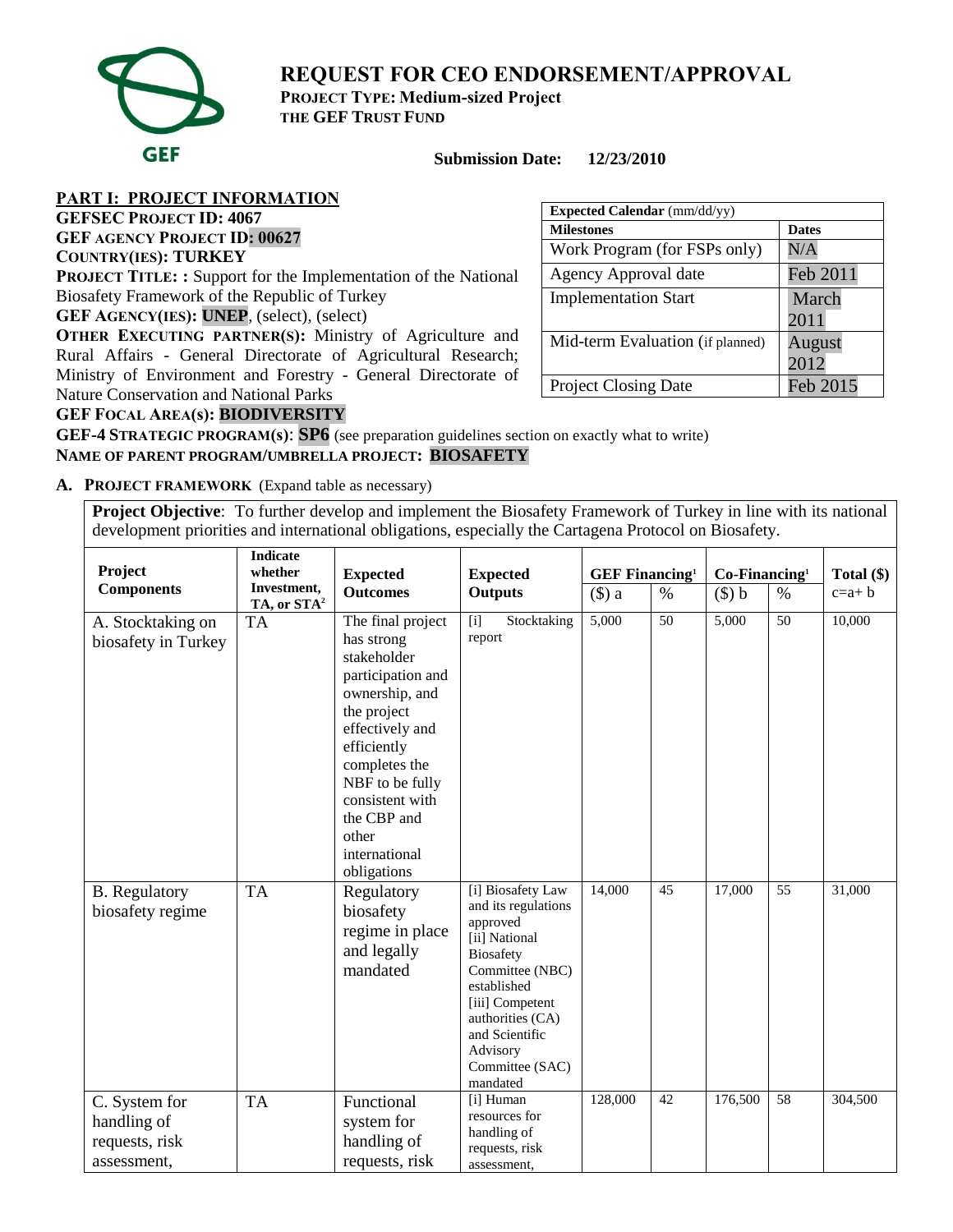| decision-making   |    | assessment,    | decision-making                       |         |    |         |    |         |
|-------------------|----|----------------|---------------------------------------|---------|----|---------|----|---------|
| and risk          |    | decision-      | and risk                              |         |    |         |    |         |
| management of     |    | making and     | management of                         |         |    |         |    |         |
| <b>LMOs</b>       |    | risk           | LMOs improved                         |         |    |         |    |         |
|                   |    |                | [ii] Guidelines,                      |         |    |         |    |         |
|                   |    | management of  | methodologies                         |         |    |         |    |         |
|                   |    | <b>LMOs</b>    | and manuals on<br>risk assessment     |         |    |         |    |         |
|                   |    | established    | and risk                              |         |    |         |    |         |
|                   |    |                | management                            |         |    |         |    |         |
|                   |    |                | prepared                              |         |    |         |    |         |
|                   |    |                | [iii] Internet portal                 |         |    |         |    |         |
|                   |    |                | prepared and                          |         |    |         |    |         |
|                   |    |                | functional for data                   |         |    |         |    |         |
|                   |    |                | collection, input                     |         |    |         |    |         |
|                   |    |                | and analysis for                      |         |    |         |    |         |
|                   |    |                | risk management                       |         |    |         |    |         |
|                   |    |                | and risk                              |         |    |         |    |         |
|                   |    |                | communication<br>purposes             |         |    |         |    |         |
|                   |    |                | [iv] Possible                         |         |    |         |    |         |
|                   |    |                | socio-economical                      |         |    |         |    |         |
|                   |    |                | impacts                               |         |    |         |    |         |
|                   |    |                | determined and                        |         |    |         |    |         |
|                   |    |                | prioritized to be                     |         |    |         |    |         |
|                   |    |                | taken into                            |         |    |         |    |         |
|                   |    |                | consideration in                      |         |    |         |    |         |
|                   |    |                | the process of                        |         |    |         |    |         |
|                   |    |                | decision making                       |         |    |         |    |         |
| D. Monitoring and | TA | Monitoring and | [i] Laboratories<br>and research      | 272,650 | 44 | 350,000 | 56 | 622,650 |
| inspection system |    | inspection     | institutes                            |         |    |         |    |         |
| for LMOs          |    | for<br>system  | mandated and                          |         |    |         |    |         |
|                   |    | <b>LMOs</b>    | strengthened for                      |         |    |         |    |         |
|                   |    | established    | monitoring and                        |         |    |         |    |         |
|                   |    |                | inspection                            |         |    |         |    |         |
|                   |    |                | [ii] Ankara                           |         |    |         |    |         |
|                   |    |                | Control                               |         |    |         |    |         |
|                   |    |                | Laboratory                            |         |    |         |    |         |
|                   |    |                | accredited for                        |         |    |         |    |         |
|                   |    |                | detections of<br>LMO <sub>s</sub> and |         |    |         |    |         |
|                   |    |                | detection methods                     |         |    |         |    |         |
|                   |    |                | standardized to be                    |         |    |         |    |         |
|                   |    |                | used in mandated                      |         |    |         |    |         |
|                   |    |                | laboratories                          |         |    |         |    |         |
|                   |    |                | [iii] Human                           |         |    |         |    |         |
|                   |    |                | resources for                         |         |    |         |    |         |
|                   |    |                | monitoring,                           |         |    |         |    |         |
|                   |    |                | inspections,<br>border controls,      |         |    |         |    |         |
|                   |    |                | compliance to                         |         |    |         |    |         |
|                   |    |                | <b>Biosafety Law</b>                  |         |    |         |    |         |
|                   |    |                | and the Protocol                      |         |    |         |    |         |
|                   |    |                | and emergency                         |         |    |         |    |         |
|                   |    |                | response                              |         |    |         |    |         |
|                   |    |                | improved                              |         |    |         |    |         |
|                   |    |                | [iv] Guidelines,                      |         |    |         |    |         |
|                   |    |                | methodologies                         |         |    |         |    |         |
|                   |    |                | and manuals on<br>monitoring,         |         |    |         |    |         |
|                   |    |                | inspections and                       |         |    |         |    |         |
|                   |    |                | emergency                             |         |    |         |    |         |
|                   |    |                | response prepared                     |         |    |         |    |         |
|                   |    |                | [v] Registration                      |         |    |         |    |         |
|                   |    |                | system with                           |         |    |         |    |         |
|                   |    |                | unique identifiers                    |         |    |         |    |         |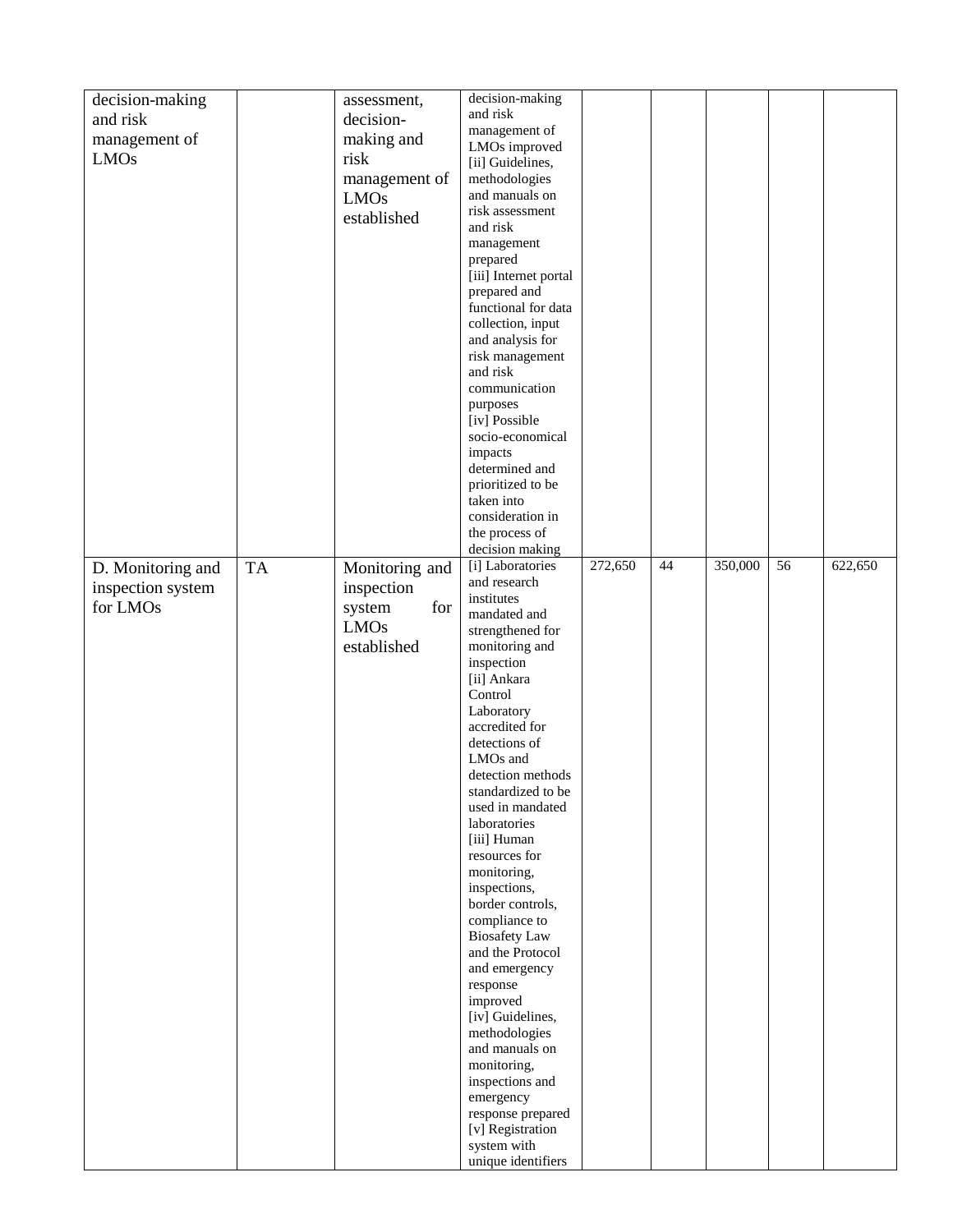|                                                                        |           |                                                                                                            | to trace back<br>LMO <sub>s</sub> established                                                                                                                                                                             |         |    |         |    |           |
|------------------------------------------------------------------------|-----------|------------------------------------------------------------------------------------------------------------|---------------------------------------------------------------------------------------------------------------------------------------------------------------------------------------------------------------------------|---------|----|---------|----|-----------|
| E. Public<br>awareness and<br>participation<br>system for<br>biosafety | <b>TA</b> | Functional<br>for<br>system<br>public<br>and<br>awareness<br>participation<br>established for<br>biosafety | [i] Public<br>awareness action<br>plan of NBF<br>updated<br>[ii] Level of<br>public awareness<br>on biosafety and<br>participation into<br>implementation of<br>NBF improved<br>[iii] National<br><b>BCH</b> strengthened | 53,000  | 34 | 101,500 | 66 | 154,500   |
| Project monitoring<br>and evaluation                                   | <b>TA</b> |                                                                                                            |                                                                                                                                                                                                                           | 20,000  | 44 | 25,000  | 56 | 45,000    |
| Project<br>Management                                                  |           |                                                                                                            |                                                                                                                                                                                                                           | 50,000  | 40 | 75,000  | 60 | 125,000   |
| <b>Total Project Costs</b>                                             |           |                                                                                                            |                                                                                                                                                                                                                           | 542,650 |    | 750,000 |    | 1,292,650 |

<sup>1</sup> List the \$ by project components. The percentage is the share of GEF and Co-financing respectively of the total amount for the component. <sup>2</sup> TA = Technical Assistance;  $STA = Scientific & Technical Analysis$ .

# **B. SOURCES OF CONFIRMED CO-[FINANCING](http://gefweb.org/Documents/Council_Documents/GEF_C21/C.20.6.Rev.1.pdf) FOR THE PROJECT** (expand the table line items as necessary)

| Name of Co-financier<br>(source)             | <b>Classification</b> | <b>Type</b> | <b>Project</b> | $%$ * |
|----------------------------------------------|-----------------------|-------------|----------------|-------|
| Ministry of Agriculture<br>and Rural Affairs | Nat'l Gov't           | Grant       | 550,000        | 73    |
| Ministry of Agriculture<br>and Rural Affairs | Nat'l Gov't           | In kind     | 200,000        | 27    |
|                                              | (select)              | (select)    |                |       |
|                                              | (select)              | (select)    |                |       |
|                                              | (select)              | (select)    |                |       |
|                                              | (select)              | (select)    |                |       |
|                                              | (select)              | (select)    |                |       |
|                                              | (select)              | (select)    |                |       |
|                                              | (select)              | (select)    |                |       |
| <b>Total Co-financing</b>                    | 750,000               | 100%        |                |       |

\* Percentage of each co-financier's contribution at CEO endorsement to total co-financing.

#### **C.** F**INANCING PLAN SUMMARY FOR THE PROJECT (\$)**

|                      | <b>Project</b> Preparation<br>a | <b>Project</b> | <b>T</b> otal<br>$c = a + b$ | <b>Agency Fee</b> | <b>For comparison:</b><br><b>GEF</b><br>and<br>$Co-$<br>financing at PIF |
|----------------------|---------------------------------|----------------|------------------------------|-------------------|--------------------------------------------------------------------------|
| <b>GEF</b> financing |                                 | 542,650        | 542,650                      | 54,265            | 542,650                                                                  |
| Co-financing         |                                 | 750,000        | 750,000                      |                   | 750,000                                                                  |
| <b>Total</b>         |                                 | 1,292,650      | 1,292,650                    | 54,265            | 1,292,650                                                                |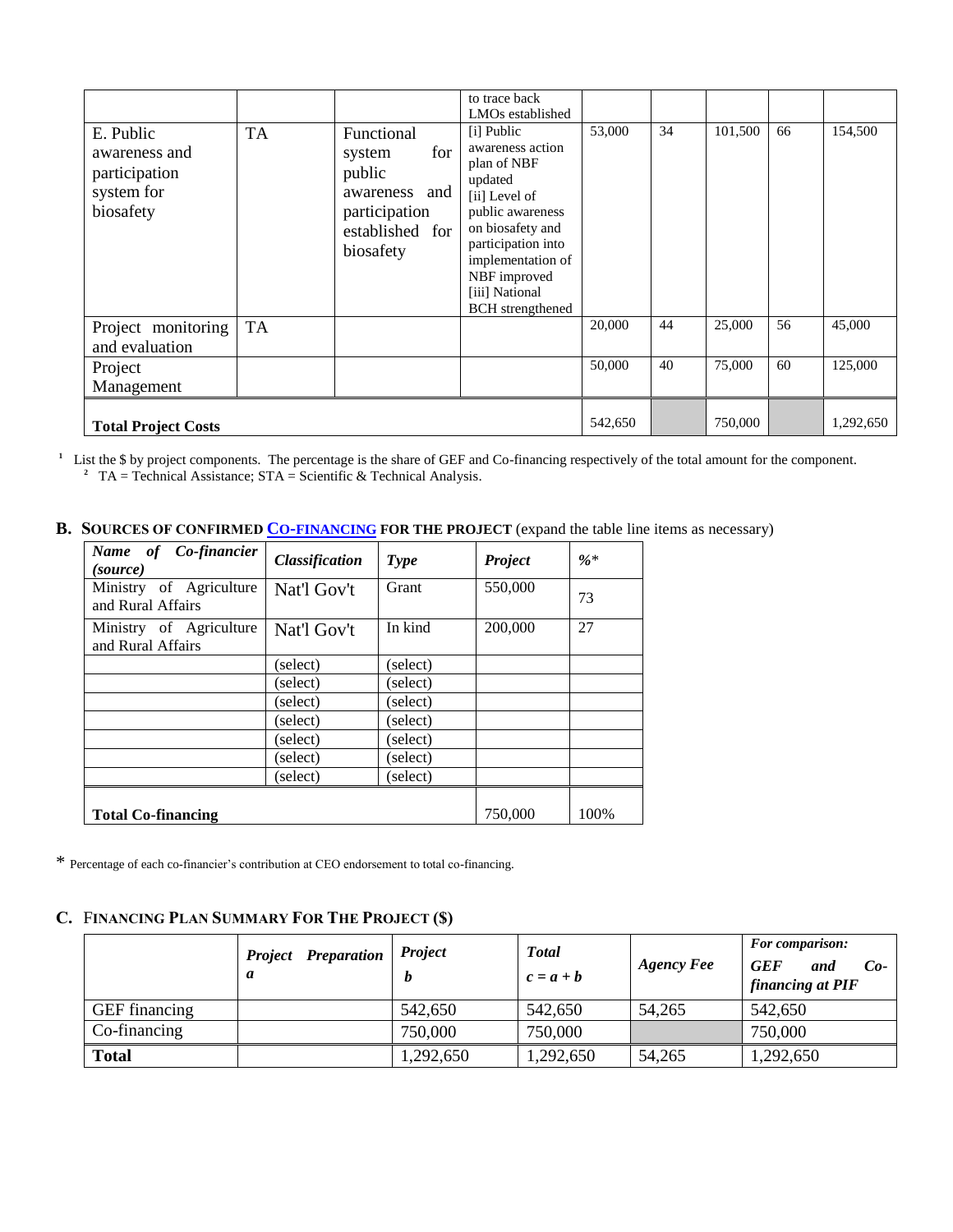# **D. GEF RESOURCES REQUESTED BY AGENCY(IES), FOCAL AREA(S) AND COUNTRY(IES)'**

| <b>GEF Agency</b>          | <b>Focal Area</b> | <b>Country Name/</b> | $(in \$       |                    |               |  |  |  |
|----------------------------|-------------------|----------------------|---------------|--------------------|---------------|--|--|--|
|                            |                   | Global               | Project $(a)$ | Agency Fee $(b)^2$ | Total $c=a+b$ |  |  |  |
| (select)                   | (select)          |                      |               |                    |               |  |  |  |
| (select)                   | (select)          |                      |               |                    |               |  |  |  |
| (select)                   | (select)          |                      |               |                    |               |  |  |  |
| (select)                   | (select)          |                      |               |                    |               |  |  |  |
| (select)                   | (select)          |                      |               |                    |               |  |  |  |
| (select)                   | (select)          |                      |               |                    |               |  |  |  |
| (select)                   | (select)          |                      |               |                    |               |  |  |  |
| (select)                   | (select)          |                      |               |                    |               |  |  |  |
| <b>Total GEF Resources</b> |                   |                      |               |                    |               |  |  |  |

No need to provide information for this table if it is a single focal area, single country and single GEF Agency project.

<sup>2</sup> Relates to the project and any previous project preparation funding that have been provided and for which no Agency fee has been requested from Trustee.

#### **E. CONSULTANTS WORKING FOR TECHNICAL ASSISTANCE COMPONENTS**:

| Component                  | <b>Estimated</b><br><i>person weeks</i> | <b>GEF</b><br>amount( <i>§</i> ) | Co-financing<br>(\$) | total<br><b>Project</b><br>(S) |
|----------------------------|-----------------------------------------|----------------------------------|----------------------|--------------------------------|
| Local consultants*         | 9 person/9 week                         | 18.500                           |                      | 18,500                         |
| International consultants* | 8 person/1 week                         | 38,000                           |                      | 38,000                         |
| <b>Total</b>               | person/10weeks                          | 56,500                           |                      | 56,500                         |

\* Details to be provided in Annex C.

**1**

### **F. PROJECT MANAGEMENT BUDGET/COST**

| <b>Cost Items</b>                                                   | <b>Total Estimated</b><br>person<br>weeks/months | <b>GEF</b><br>amount<br>(\$) | Co-financing<br>(\$) | Project<br>total<br>(\$) |
|---------------------------------------------------------------------|--------------------------------------------------|------------------------------|----------------------|--------------------------|
| Local consultants*                                                  |                                                  | 40,800                       | 10,800               | 51,600                   |
| International consultants*                                          |                                                  |                              |                      |                          |
| equipment,<br>facilities,<br>Office<br>vehicles and communications* |                                                  |                              | 3,000                | 3,000                    |
| Travel*                                                             |                                                  | 3,000                        | 4,500                | 7,500                    |
| Others $**$                                                         |                                                  | 6,200                        | 56,700               | 62,900                   |
|                                                                     |                                                  |                              |                      |                          |
| <b>Total</b>                                                        |                                                  | 50,000                       | 75,000               | 125,000                  |

\* Details to be provided in Annex C. \*\* For others, it has to clearly specify what type of expenses here in a footnote.

# **G.** DOES THE PROJECT INCLUDE A "NON-GRANT" INSTRUMENT? yes  $\Box$  no  $\boxtimes$

 (If non-grant instruments are used, provide in Annex E an indicative calendar of expected reflows to your agency and to the GEF Trust Fund).

**H. DESCRIBE THE BUDGETED M &E PLAN:** Monitoring of the progress of all activities will be undertaken by UNEP in accordance with its Monitoring & Evaluation procedures. The indicators identified in the project RBF will be used for monitoring the development of the project activities. An independent mid-term review will be undertaken. The evaluation will include an assessment of on-going activities including a diagnosis of possible problems and recommend any corrective measures. A final evaluation of the project will be undertaken in accordance with UNEP. Dissemination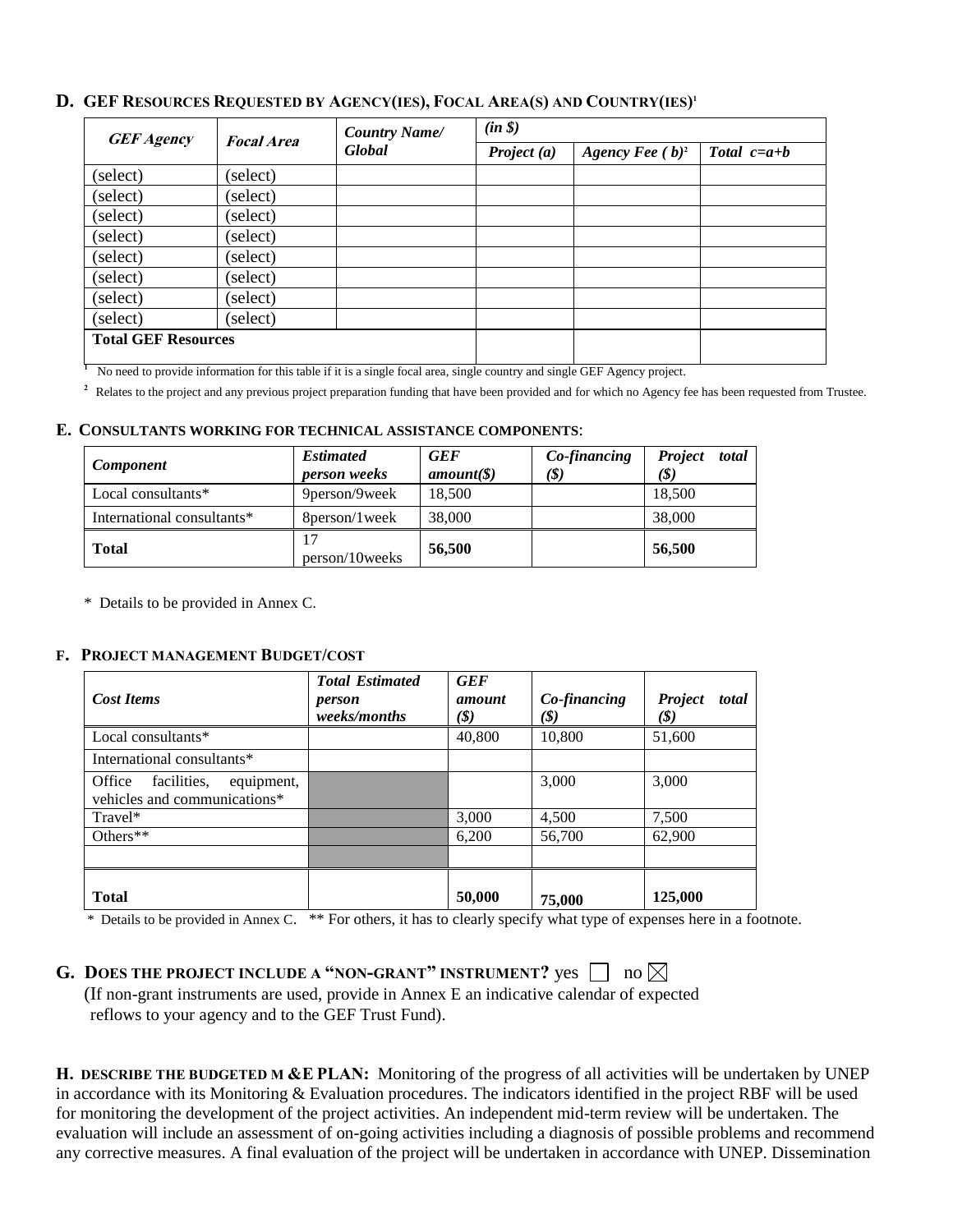of results will take place via the stakeholders meetings, via periodic meetings between the project management team and the government departments, publications and via the public media. Recommendations and best practices will be disseminated for replication to other countries in the region. Estimated total cost of the M&E is 45,000 \$ which 20,000\$ cost to GEF and 25,000\$ cost to the Government (See UNEP Prodoc Appendix 7).

**PART II: PROJECT JUSTIFICATION:** In addition to the following questions, please ensure that the project design incorporates key GEF operational principles, including sustainability of global environmental benefits, institutional continuity and replicability, keeping in mind that these principles will be monitored rigorously in the annual Project Implementation Review and other Review stages.

**A. STATE THE ISSUE, HOW THE PROJECT SEEKS TO ADDRESS IT, AND THE EXPECTED GLOBAL ENVIRONMENTAL BENEFITS TO BE DELIVERED:** Turkey is one of the fortunate country in the world as a country possessing vital resources for people's food security and has the responsibility to protect and use this important wealth rationally for the welfare of the future generations. With three biogeographical regions called Euro-Siberian, Mediterranean and Irano-Turanian and their transition zones Turkey has variety of forest, mountain, steppe, wetland, coastal and marine ecosystems. This extraordinary ecosystem and habitat diversity has produced considerable species diversity and endemism. The number of seed plant species identified in Turkey is currently about 9,200. The number of species and sub-species taxa has reached 11,000. This number increases every day with the identification of new species. In its geographical zone, Turkey is one of the richest countries in endemic plants, 34 % of the plant species in Turkey (3,150) are endemic. This high rate of endemism makes Turkey interesting in terms of seed plants and maintains its character as a centre of attraction in this regard. Turkey's genetic diversity becomes important with plant genetic resources in particular because Turkey is located at the intersection of the Mediterranean and Near Eastern gene centres. These two regions have a key role in the emergence of cereals and horticultural crops. In Turkey, there are 5 micro-gene centres in which more than 100 species display a wide variation and which are the origin or centre of a large number of important crop plants and other economically important plant species such as medical plants. These centres offer very important genetic resources for the future sustainability of many plant species cultivated across the world. In terms of animal genetic resources, it is agreed that many domestic animal races were originally bred in Anatolia as a result of its location and spread from here to other regions of the world. Therefore, taking into consideration the biological diversity of Turkey, in particular genetic centers of origin and diversity of genetic resources important for food and agriculture, biosafety has utmost importance for food security both at national and global levels. Consequently, the unregulated introduction of products of modern biotechnology could lead to loss of wild and agricultural biodiversity and thus an operational biosafety framework with adequate capacity is required to ensure that the potential benefits of modern biotechnology can be captured in a fully legal and transparent manner.

## **B. DESCRIBE THE CONSISTENCY OF THE PROJECT WITH NATIONAL AND/OR REGIONAL PRIORITIES/PLANS:**

Turkey has been a party to the convention on biological diversity since 14 May 1998 and a participant of the process of preparations of the Cartagena Protocol on Biosafety since 1998. The Republic of Turkey signed the Protocol on 24 May 2000 during the COP to the CBD and adopted it on the  $17<sup>th</sup>$  of June 2003 (Act 4898 of June 2003). The Ministry of Agriculture and Rural Affairs (MARA) General Directorate of Agricultural Research (GDAR) has been appointed as a National Focal Pont for the Protocol. The National Biological Diversity Strategy and Action Plan (NBSAP) which was prepared in 2001 and updated in 2007 gives priority to Biosafety and addresses the issue under the first and fourth goals. The Strategic Action 1.3.5 under the 3<sup>rd</sup> Objective of the 1<sup>st</sup> Goal of the NBSAP is "Increasing the effectiveness of the Legal Sanctions for the Countrol of the entry/exit of the GMO's to Turkey and the establishment of inspection standards and other related mechanisms including risk assessment and management. Under the  $4<sup>th</sup>$  goal,  $3<sup>rd</sup>$  Objective includes five strategic action plans on Biosafety. "4.3 To prevent or minimize as far as possible any pressures on and threats to agricultural biological diversity which come from the Genetically Modified Organisms (GMO's). 4.3.1. The promotion of researches with a view to unveiling methods for and approaches to the determination of the possible adverse impacts of GMO's on Biological Diversity 4.3.2. Setting up a national biosafety information management and monitoring system which will allow the follow up and determination of any GMO's entry to Turkey. 4.3.3. The enhancement of the required legal, institutional and technical capacity for the regulation, control and monitoring of the activities related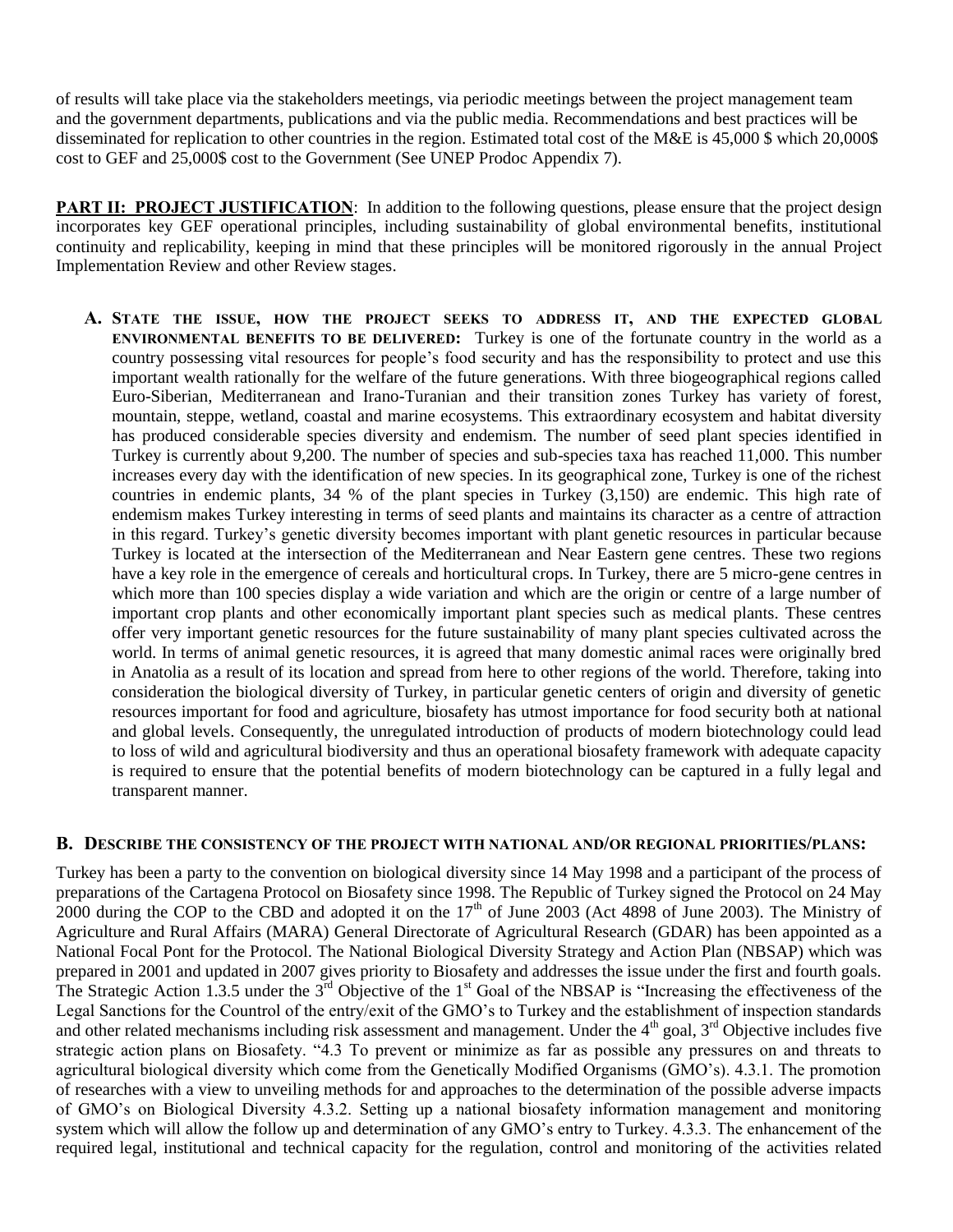with GMO's and products thereof. 4.3.4 The development and promotion of researches for the determination of the effects of alien species on the natural species and the methods for the prevention of such adverse effects. 4.3.5 The collection of information about the Invasive Alien Species which are introduced or most probably will enter to Turkey and the monitoring of those species. The 9<sup>th</sup> Development Plan of Turkey which covers the period 2007-2013 identifies in paragraph 161 that "in order to protect and maintain the plant genetic resources and the the biological diversity in Turkey, the need for establishing standards about the use and movement of GMOs and biotechnology products is still continuing". Therefore biosafety has been included under the main objectives of the plan as Para. 460 which aims for minimization of risks related to biosafety and GMOs in a manner of the Integrated policy approach of the Agriculture, Environment and Technology Sectors.

On the other hand, policy of science and technology which is determined by the High Council of Science and Technology under the chairmanship of Prime Minister, with participation of senior officials of related institutions and ministries supports the biotechnology with the provision of ensuring biosafety. Furthermore, biotechnology and gene technology have been identified as one of the strategic technologies in the National Science and Technology Policy Strategy document which was prepared and published in 2004. Agricultural policy of Turkey also identifies the Biosafety as an important issue. Agricultural Council Declaration of 2004 urges for the conservation of genetic resources and biological diversity and it includes policy measures to benefit form opportunities of biotechnology with the provision of biosafety measures.

Agricultural Research Programme reflects the outcomes of the Council decisions with regard to Biotechnology and biosafety. In the scope of the legislation in force, the only regulation directly related with the biosafety is the "communiqué on field trials of cultivated transgenic plants" which is executed by MARA-GDAR and is in force since 1998. The objective of the communiqué is the establishment of procedures and principles of field trials of genetically modified plants (GMPs) intended to agricultural production and it applies to all genetically modified plants whether imported or locally developed. The communiqué determines the procedure of and information to be submitted by applications, establishes the commission for evaluation of applications, authorizes GDAR to undertake field trials. Current legislation was examined in the scope of the UNEP/GEF Project on development of Biosafety Frameworks, in a participartory manner and it is agreed on that there is a need to prepare a law to address biosafety issues in Turkey. Therefore the draft law on biosafety has been prepared by a commission constituting representatives of related stakeholders. The draft law on biosaftey is based on the precautionary principle, protection of biological resources and human health and case-by-case scientific risk assessment. It regulates the import, placing on the market for environmental release and/or as food and feed or for processing, contained use, export and transit of GMOs and products thereof. It covers all kind of measures, including risk assessment and regulations for the activities related to GMOs and products thereof including inter-alia research, development, use, production, consumption, processing, trade, marketing, transport, transit, handling, identification, documentation, packaging, labeling, storage, control, inspection, monitoring and traceability. The draft law on biosafety was adopted by the TGNA on 18 March 2010 and will enter into force by  $26^{th}$  September 2010.

**C. DESCRIBE THE CONSISTENCY OF THE PROJECT WITH [GEF STRATEGIES](http://gefweb.org/uploadedFiles/Projects/Templates_and_Guidelines/C31-10%20Revised%20Focal%20Area%20Strategies-07-23-07_Final.pdf) AND STRATEGIC PROGRAMS:** The project belongs to the GEF Biodiversity Focal Area. Biosafety is one of the priority area of GEF-4 Strategic Programme under SO3: To safeguard biodiversity stating that "In order to safeguard biodiversity, countries require management systems and frameworks that have the capacity to detect, exclude, eradicate, control and effectively manage introduced organisms that pose a risk to biodiversity. Through this strategic objective, GEF will help build country capacity to implement the Cartagena Protocol on Biosafety." Therefore, "Building Capacity for the Implementation of the Cartagena Protocol" is included as SP6 of GEF-4 Strategic Programme. Furthermore, GEF Council adopted the GEF Strategy for Financing Biosafety (GEF C.30/8/Rev.1) to help build the capacity of eligible countries to implement the Cartagena Protocol on Biosafety through activities at the national, sub-regional and regional levels. Capacity building is a key prerequisite for the effective implementation of the Cartagena Protocol on Biosafety (CPB). In order to be able to implement their obligations, Parties to the CPB need appropriate institutional mechanisms and infrastructure, well-trained human resources, adequate funding as well as easy access to relevant information. At its first meeting, the Conference of the Parties serving as the meeting of the Parties to the Protocol on Biosafety, adopted in annex 1 of decision BS-I/5, an Action Plan for Building Capacities for the Effective Implementation of the Cartagena Protocol on Biosafety. At its second meeting, COP-MOP in decision BS-II/3 adopted terms of reference for a comprehensive review of the Action Plan and invited Governments and relevant organizations to submit information regarding the progress and effectiveness in their implementation of the Action Plan as well as suggestions on the desired revisions. The Secretariat prepared, on the basis of the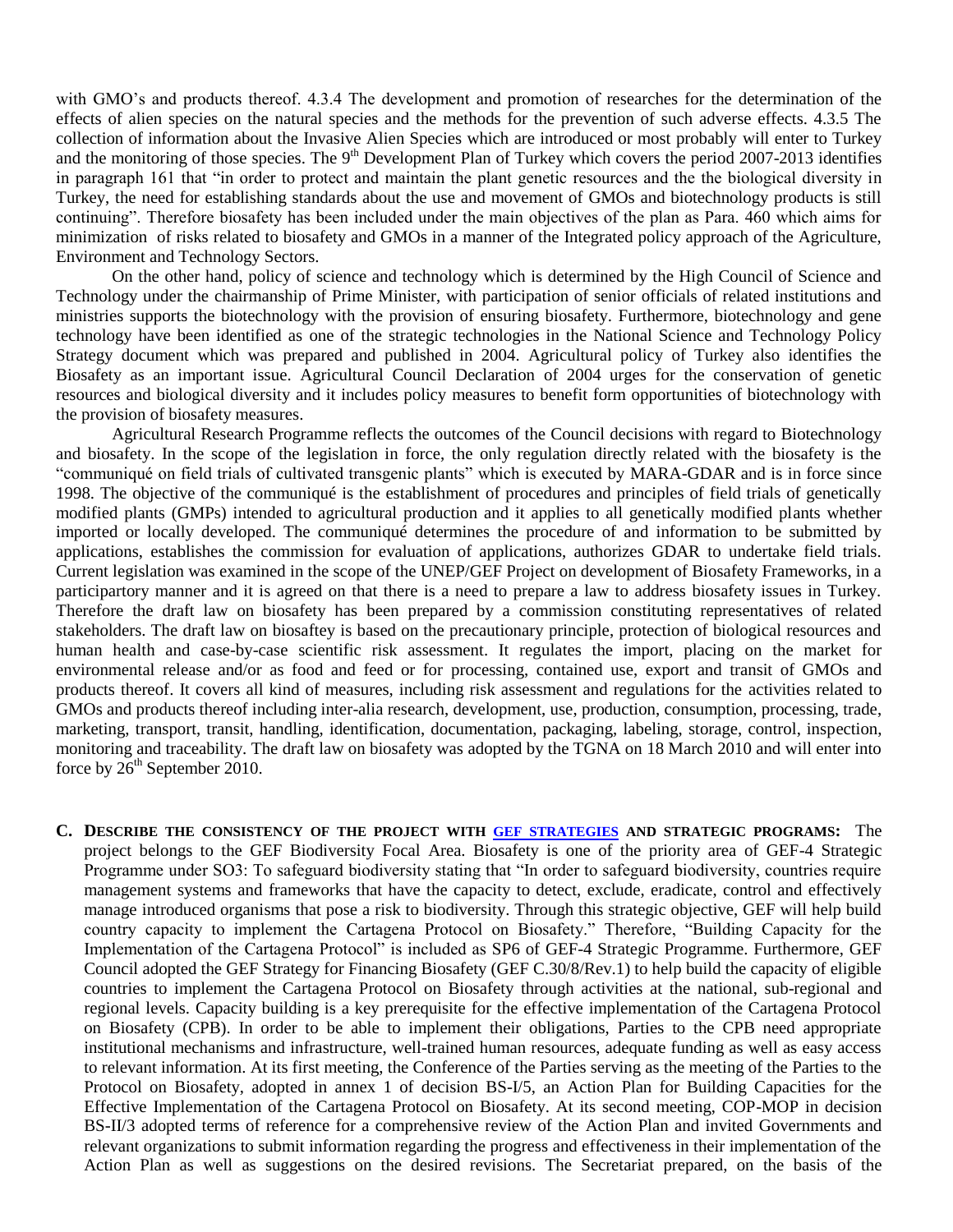submissions received, a synthesis paper including strategic recommendations for a possible revision of the Action Plan. At its third meeting, COP-MOP in decision BS-III/3 adopted an updated version of the Action Plan. Therefore the project is in line with GEF strategies and CPB priorities.

#### **D. JUSTIFY THE TYPE OF FINANCING SUPPORT PROVIDED WITH THE GEF RESOURCES.** N/A

- **E. OUTLINE THE COORDINATION WITH OTHER RELATED INITIATIVES:** Turkey executed the UNEP/GEF Project on Development of Biosafety Frameworks between 2002-2005 which were also supported by State Planning Organization from internal resources. National Biosafety Framework was prepared at the end of the development project including draft law on biosafety and the action plan to ensure follow-up of the outputs of the project. The plan includes steps toward the finalization and approval of the draft law on biosafety, public awareness studies and the implementation of the NBF. Actions and activities given below are the main requirements for implementation of the NBF: (i) Preparation of regulations under the biosafety law; (ii) Capacity building to meet risk assessment and management requirements including training of technical staff and establishment of laboratories and reference laboratory ; and (iii) Establishment of Biosafety Clearing House. In spite of submission of project proposal, Turkey could not benefit from the UNEP/GEF project for development of National Biosafety Clearing House (project document signed and sent to UNEP, but no feedback had been received). The project constitutes significant contribution to national effort to meet requirements to implement NBF as outlined above and establishment of Biosafety Clearing House at national level.
- **F. DISCUSS THE VALUE-ADDED OF GEF INVOLVEMENT IN THE PROJECT DEMONSTRATED THROUGH [INCREMENTAL REASONING](http://gefweb.org/uploadedFiles/Documents/Council_Documents__(PDF_DOC)/GEF_31/C.31.12%20Operational%20Guidelines%20for%20Incremental%20Costs.pdf) :** The National Biosafety Framework was completed in 2005. The administrative, legislative and institutional status and capacity needs of Turkey with regard to biosafety was determined at that time. Since then, there are some developments and changes in the administrative and institutional status. Therefore, component A (stocktaking exercise) is required to update information on stakeholders and gaps on biosafety for effective planning and implementation of the other components of the project. The draft law on biosafety forms the basis for biosafety regulatory regime in Turkey. Adoption of the draft law was delayed because of the heavy agenda of Turkish National General Assembly (TNGA). Although the Biosafety Law adopted by TGNA recently, it will be enter into force by 26 September 2010. The effective implementation of the Biosafety Law depends on preparation of practical and understandable regulations, full understanding of the members of the Biosafety Committee of their responsibilities and issues related to biosafety, effective implementation of the provisions of the Law with regard to legal and criminal liability, and the clear notification procedures for applicants. Without the project and activities under component B, there would be weak enforcement of the Law and its regulations which may result with the unregulated introduction of LMOs. The institutional baseline for handling of request, risk assessment, risk management, monitoring and inspections constitute two functional laboratories, plus three laboratories with the potential to be included in the biosafety network and three research institutes having experience on field trials of GMPs and for risk assessment of LMOs, and province directorates and control laboratories for regular food controls and inspections. Administrative and technical staff of MARA constitutes a basis to some extent for human resources for handling of requests, risk assessment, decision-making and risk management. However, the current administrative and technical capacity of both MARA and other related institutions is not enough to comply with the provisions of CPB and biosafety law. Without sufficient human resources in quality and in quantity, notifications could not be evaluated in an appropriate manner and the system could not be functional enough to respond notifications within appropriate time periods. There is no approved LMOs in Turkey yet due to lack of functional legal and administrative biosafety system, therefore there is also no operational monitoring and inspection system for LMOs. Monitoring and inspection system is the priority issue for Turkey as being centre of genetic origin and diversity for crops in Turkey. The current technical capacity required to be strengthened to meet fully the obligations of CBD and CPB as well as enforcement of biosafety law. Mandating of particular laboratories for LMO detection and training of technical staff on LMO detection and identification is a key capacity need to have effective monitoring and inspection system to regulate transboundary movements and environmental release of LMOs. Without the component D of the project, determination and handling of illegal movements and release of LMOs would not be possible and may result with damage on biodiversity. The action plan on public awareness, education and participation was prepared in the scope of the NBF project, but could not be operational yet due to lack of resources. The current situation is not available for sustainability and effectiveness of public awareness and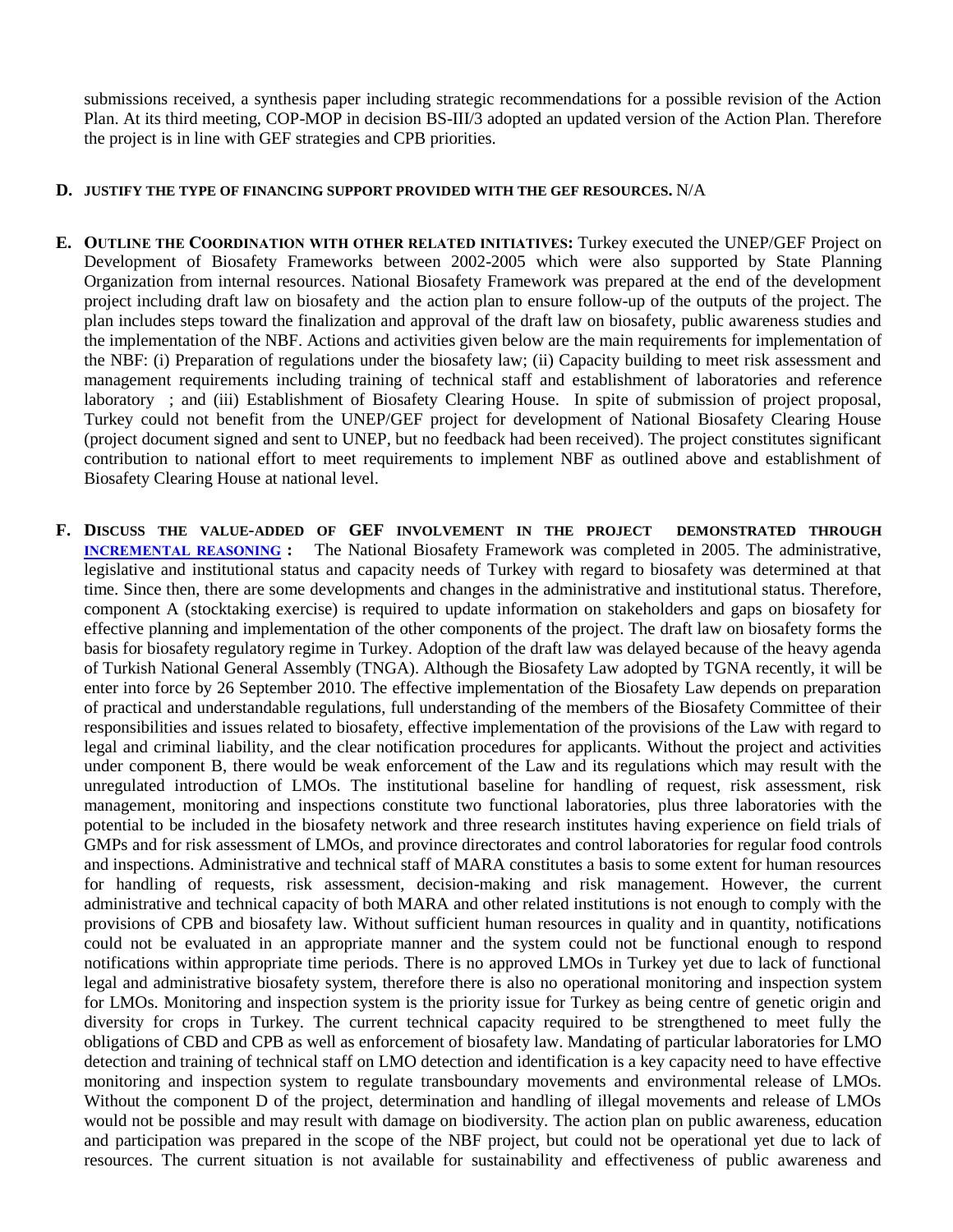education on biosafety. The project would serve sustainable and effective system for public awareness, education and participation on biosafety. Consequently, baseline for biosafety would lead to illegal introduction of LMOs in Turkey, weak implementation of CPB and possible environmental damages due to weak monitoring and inspection.

**G. INDICATE RISKS, INCLUDING CLIMATE CHANGE RISKS, THAT MIGHT PREVENT THE PROJECT OBJECTIVE(S) FROM BEING ACHIEVED AND OUTLINE RISK MANAGEMENT MEASURES:** Most important risk is mandating of trained technical staff in different positions other than biosafety facilities. Training of trainers and preparation of guidelines and manuals will provide sustainability of human resources in biosafety laboratories and institutes as included under  $3<sup>rd</sup>$  and  $4<sup>th</sup>$  components of the project. Close collaboration and cooperation between institutions is important factor in the successful implementation of the project. In addition to Project Coordination Committee, the establishment and mandating of National Biosafety Committee, competent authorities and Scientific Advisory Committee as defined in the Law, training of Customs personnel on biosafety and informing of Judiciary officials on Cartagena Protocol on Biosafety, Biosafety Law and biosafety related definitions, to facilitate dispute settlement, handling of court cases and enforcement of Biosafety Law will serve sustainability of institutional collaboration and cooperation both during and after the project. The stability of the governmental support during and after the project to implement NBF is one of the key assumptions of the project. Therefore, political instability would pose important risk for success of the project as well. The activities under the fifth component of the project that will be executed starting from early stages of the project will contribute growing interest of the public to the biosafety issues. The public interest will be driving force for the governments and politicians to support implementation of NBF.

| <b>Risks</b>                    | <b>Risk mitigation measures</b>                                                   |
|---------------------------------|-----------------------------------------------------------------------------------|
| coordination of<br>Weak<br>the  | Mandating a project coordinator and procurement of project assistant              |
| project                         |                                                                                   |
| Mandating of trained technical  | Training of trainers and preparation of guidelines and manuals to serve regular   |
| staff in different positions    | training of human resources in biosafety laboratories and institutes              |
| other than biosafety facilities |                                                                                   |
| collaboration<br>Weak<br>and    | Giving active role to the representatives of relevant institutions as a member of |
| cooperation<br>between          | the Project Coordination Committee and National Biosafety Committee               |
| institutions                    | Training of Customs personnel on biosafety                                        |
|                                 | Informing of Judiciary officials on Cartagena Protocol on Biosafety               |
| Political instability           | Keeping public interest on biosafety issues by the activities under component 5   |
|                                 | of the project as a driving force for the governments and politicians to support  |
|                                 | implementation of NBF                                                             |
| Low level of inputs and         | Procurement of national and international consultancy service                     |
| contributions of relevant       |                                                                                   |
| institutions                    |                                                                                   |

## **H. EXPLAIN HOW COST-EFFECTIVENESS IS REFLECTED IN THE PROJECT DESIGN**:

Monitoring of the progress of all activities will be undertaken by UNEP in accordance with its Monitoring  $\&$  Evaluation procedures. The indicators identified in the project RBF will be used for monitoring the development of the project activities. An independent mid-term review will be undertaken. The evaluation will include an assessment of on-going activities including a diagnosis of possible problems and recommend any corrective measures. A final evaluation of the project will be undertaken in accordance with UNEP. Dissemination of results will take place via the stakeholders meetings, via periodic meetings between the project management team and the government departments, publications and via the public media. Recommendations and best practices will be disseminated for replication to other countries in the region. Estimated total cost of the M&E is 45,000 \$ which 20,000\$ cost to GEF and 25,000\$ cost to the Government (See UNEP Prodoc Appendix 7).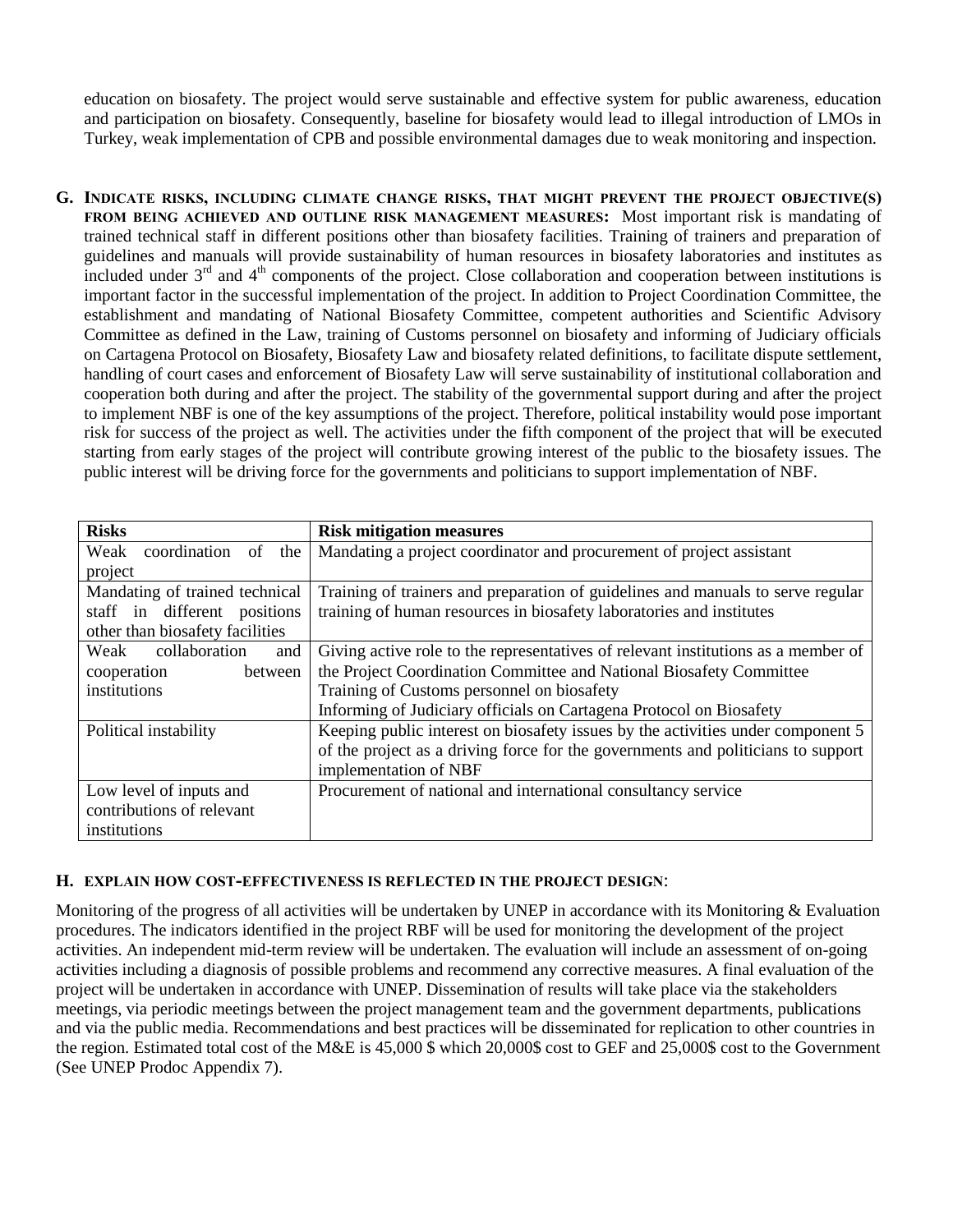# **PART III: INSTITUTIONAL COORDINATION AND SUPPORT**

#### **A. INSTITUTIONAL ARRANGEMENT:**

- The Implementing Agency of the project is UNEP. The national execution of the project will be undertaken by Ministry of Agriculture and Rural Affairs (General Directorate of Agricultural Research). The National Co-ordinating Committee (NCC) will be established by the National Executing Agency (NEA) to advice and guide the implementation of the National Biosafety Framework. This Committee will include representations of all government agencies which mandates relevant to the Cartagena Protocol on Biosafety and will include representations from the private and public sectors. The National Project Coordinator will be appointed by the National Executing Agency after consultation with UNEP for the duration of the National Project.
- **B. PROJECT IMPLEMENTATION ARRANGEMENT**: This project builds on an UNEP's portfolio of enabling activities in over 123 countries and 8 demonstration projects out of 12 on capacity building for the implementation of the CPB carried out through the development and implementation of National Biosafety Frameworks respectively. This reflects UNEP's considerable experience and expertise in the area and therefore its comparative advantage in the field. This portfolio has already produced relevant results, generated lessons learned and best practices being used /which can be used in other countries of the world. In this respect, the project will benefit from UNEP's experience and expertise to develop a fully operational NBF in Turkey, where best practices and lessons learned will add to those being acquired through the eight demonstration projects currently running under UNEP. The project will be executed by MARA-GDAR which was also executing agency of NBF development project. The project will be co-financed by NEA. NEA (GDAR) has experience of project execution and has infrastructure to provide good working conditions for project team and NCC. NEA has food control laboratories and research institutes having capacity to actively participate into the project activities. GDAR has also high-speed Internet access and adequate back-up and security systems and full-time IT staff in place to provide a basis for BCH. The National Project Coordinator (NPC) will be appointed by the NEA, after consultation with UNEP, for the duration of the National Project. The NPC shall be responsible for the overall co-ordination, management and supervision of all aspects of the National Project and assisted by project assistant during the project. He will report to the National Coordinating Committee and UNEP, and liaise closely with the chair and members of the National Coordinating Committee and National Executing Agency in order to coordinate the work plan for the National Project. He shall be responsible for all substantive, managerial and financial reports from the National Project. He will provide overall supervision for any staff in the NBF Team as well as guiding and supervising all other staff appointed for the execution of the various National Project components. The main partner of NEA in execution of the project is MEF as it was in NBF development project. MEF will provide in-kind contribution to the project activities by means of human resources in particular. NEA will execute the project in close collaboration with NBC as mandated in accordance to Biosafety Law. The National Coordinating Committee (NCC) will be established by NEA to act as project steering committee and to advise and guide the implementation of the National Biosafety Framework. This committee will include representations of all government agencies with mandates relevant to the Cartagena Protocol on Biosafety and will include representatives from the private and public sectors as described below under Section 5. This Committee will be multi-disciplinary and multi-sectoral in fields relevant to the Cartagena Protocol on Biosafety. Since the NCC will include all members of NBC, partnership of key institutions in execution of the project activities will be ensured. The NEA may also establish sub-working groups as necessary with clear Terms of Reference as appropriate.

## **PART IV: EXPLAIN THE ALIGNMENT OF PROJECT DESIGN WITH THE ORIGINAL PIF:**

Project activities have been planned in line with the components included in the original PIF. During the design of the project, the Biosafety Law was adopted by the Parliament and therefore instead of activites to facilitate adoption of the Biosafety Law, activities to facilitate information sharing and to strengthen National BCH mechanisms have been planned and budgeted into the project design.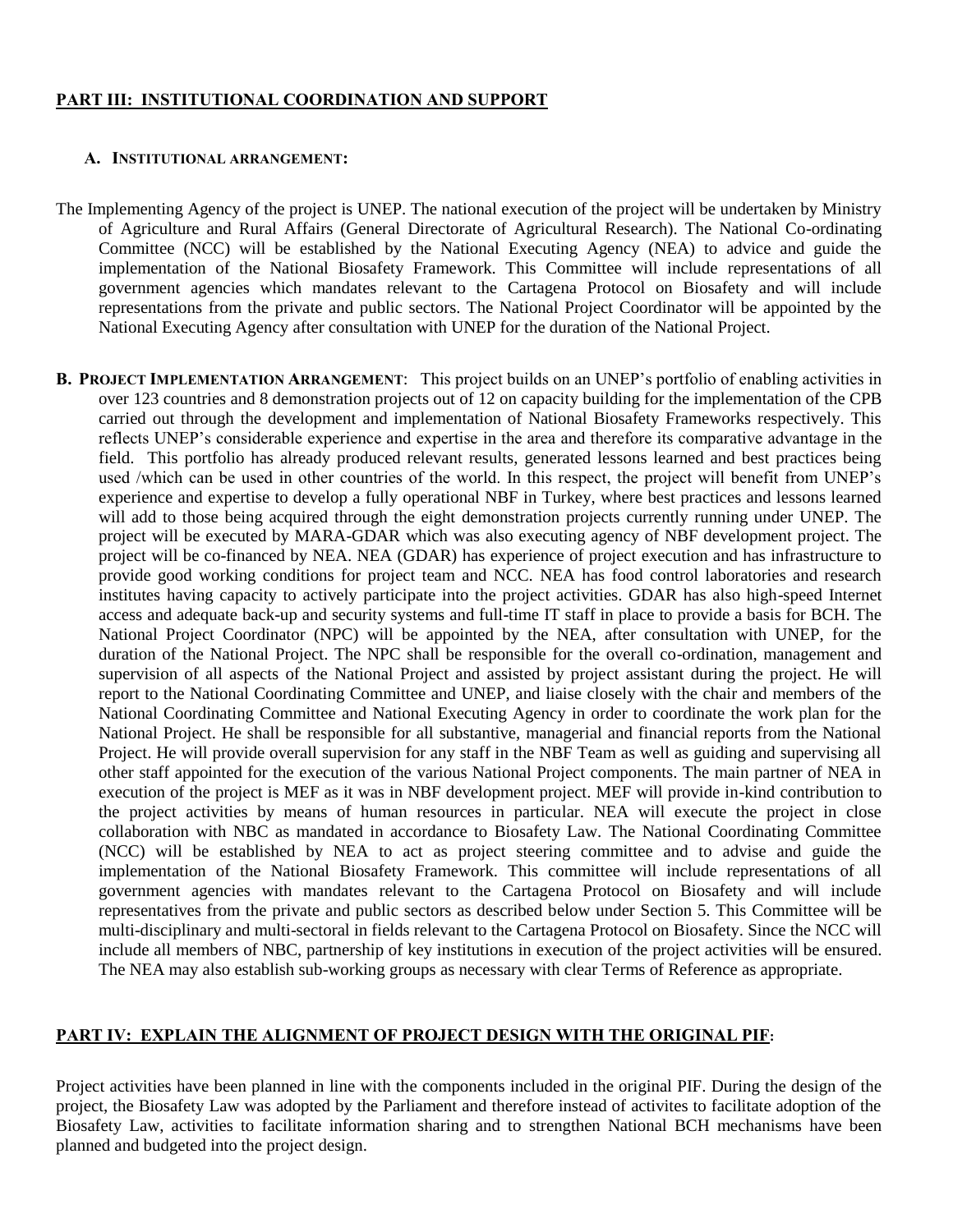# **PART V: AGENCY(IES) CERTIFICATION**

This request has been prepared in accordance with GEF policies and procedures and meets the GEF criteria for CEO Endorsement.

| Agency Coordinator, |              | Date     |      | Project      |              |                      |
|---------------------|--------------|----------|------|--------------|--------------|----------------------|
| Agency name         | Signature    | (Month,  | day, | Contact      | Telephone    | <b>Email Address</b> |
|                     |              | year)    |      | Person       |              |                      |
| Maryam Niamir-      |              | October  |      |              |              |                      |
| Fuller,             |              | 19, 2010 |      | Alex Owusu-  | $+254$<br>20 | Alex.Owusu-          |
| Director, UNEP      | U. Maurouler |          |      | <b>Biney</b> | 762 4066     | Biney@unep.org       |
| Division of Global  |              |          |      |              |              |                      |
| Environment         |              |          |      |              |              |                      |
| Facility (GEF)      |              |          |      |              |              |                      |
| Coordination        |              |          |      |              |              |                      |
| P O Box 30552       |              |          |      |              |              |                      |
| Nairobi, Kenya      |              |          |      |              |              |                      |
| Email:              |              |          |      |              |              |                      |
| maryam.niamir-      |              |          |      |              |              |                      |
| fuller@unep.org     |              |          |      |              |              |                      |
| Fax: (254 20) 762   |              |          |      |              |              |                      |
| 4041                |              |          |      |              |              |                      |
|                     |              |          |      |              |              |                      |
|                     |              |          |      |              |              |                      |
|                     |              |          |      |              |              |                      |
|                     |              |          |      |              |              |                      |
|                     |              |          |      |              |              |                      |
|                     |              |          |      |              |              |                      |
|                     |              |          |      |              |              |                      |
|                     |              |          |      |              |              |                      |
|                     |              |          |      |              |              |                      |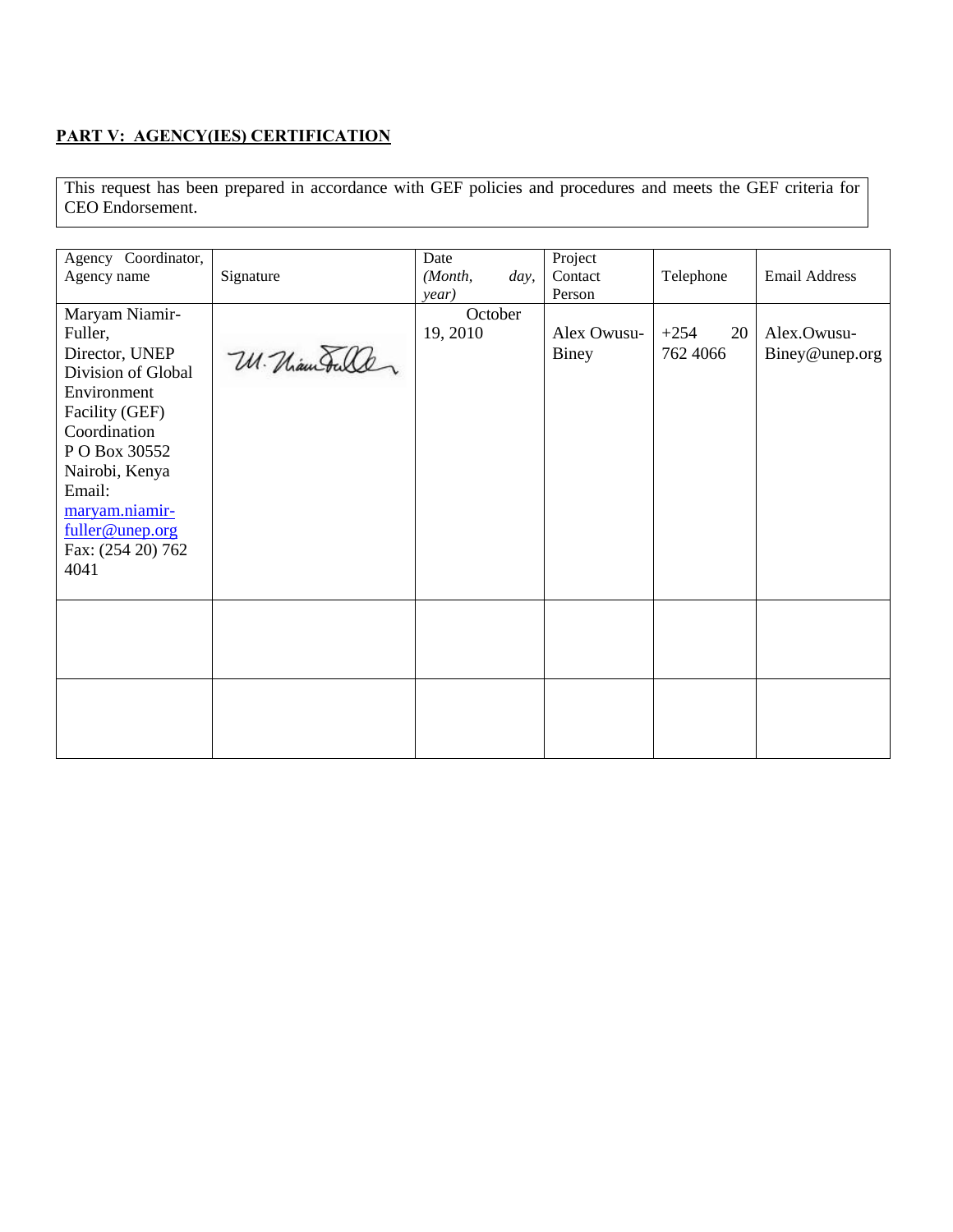# **ANNEX A: PROJECT RESULTS FRAMEWORK**

| <b>Objectives</b>                       | andObjectively<br><b>VerifiableBaseline</b>                                                                                                                                           |                                      | Indicators (beginning of yearMeans of Verification                              |                                       | <b>Important Assumptions</b>                          |
|-----------------------------------------|---------------------------------------------------------------------------------------------------------------------------------------------------------------------------------------|--------------------------------------|---------------------------------------------------------------------------------|---------------------------------------|-------------------------------------------------------|
| <b>Outcomes/Outputs</b>                 | <b>Indicators</b>                                                                                                                                                                     |                                      | 2014)                                                                           |                                       |                                                       |
| Objective: Effective                    | The<br>entire                                                                                                                                                                         |                                      | administrative, Draft NBF was prepared By year 2014, updated NBF is Information | on                                    | the It is assumed that relevant                       |
| implementation of National              | legislative and organizational during 2002 - 2005, but it                                                                                                                             |                                      | adopted<br>and                                                                  | being status of the NBF and its       | institutions<br>collaborate                           |
| <b>Biosafety Framework (NBF)</b>        | structure ensuring safe use of needs updating                                                                                                                                         |                                      | implemented effectively                                                         |                                       | progression towards full effectively during and after |
| that is in line with national           | LMOs or in line with CPB                                                                                                                                                              |                                      |                                                                                 |                                       | implementation will be the project. Government        |
| biosafety and development               | obligations in place                                                                                                                                                                  |                                      |                                                                                 | made available through                | supports the NBF and                                  |
| priorities, Cartagena Protocol          |                                                                                                                                                                                       |                                      |                                                                                 | the regular reporting.                | biosafety policy is stable.                           |
| and other international                 |                                                                                                                                                                                       |                                      |                                                                                 | project results will be               |                                                       |
| obligations                             |                                                                                                                                                                                       |                                      |                                                                                 | available in project                  |                                                       |
|                                         |                                                                                                                                                                                       |                                      |                                                                                 | website and BCH.                      |                                                       |
|                                         | <b>Outcome A:</b> The final project has strong stakeholder participation and ownership, and the project effectively and efficiently completes the NBF to be fully consistent with the |                                      |                                                                                 |                                       |                                                       |
| CBP and other international obligations |                                                                                                                                                                                       |                                      |                                                                                 |                                       |                                                       |
| <b>Outputs:</b>                         |                                                                                                                                                                                       |                                      |                                                                                 |                                       |                                                       |
| A.1. Stocktaking report that            | The report on stakeholder and There is no comprehensive                                                                                                                               |                                      | By 2011 stocktaking analysis Reporting,                                         |                                       | It is assumed that the                                |
| analyses the current status of          | gap analysis including gaps and analysis in Turkey,                                                                                                                                   |                                      | done                                                                            | Proceedings of                        | governmental<br>and non-                              |
| modern biotechnology and                | needs<br>for                                                                                                                                                                          | regional although some information   |                                                                                 | meetings, Materials                   | institutions<br>governmental                          |
| biosafety system                        | harmonization and consistency is contained in draft NBF,                                                                                                                              |                                      |                                                                                 | available in project                  | will give attention to the                            |
|                                         | where there is potential for but it needs updating.                                                                                                                                   |                                      |                                                                                 | website                               | project<br>and<br>actively                            |
|                                         | reciprocal<br>(transboundary)                                                                                                                                                         |                                      |                                                                                 |                                       | participated<br>to<br>the                             |
|                                         | movement                                                                                                                                                                              |                                      |                                                                                 |                                       | stocktaking exercise.                                 |
|                                         | <b>Outcome B:</b> Regulatory biosafety regime in place and legally mandated                                                                                                           |                                      |                                                                                 |                                       |                                                       |
| <b>Outputs:</b>                         |                                                                                                                                                                                       |                                      |                                                                                 |                                       |                                                       |
| <b>B.1.</b> Regulations under           | Regulations drafted, agreed with Biosafety law adopted in By 2011, secondary legislation                                                                                              |                                      |                                                                                 | OJ numbers and dates of It is assumed | that the                                              |
| Biosafety Law approved                  | stakeholders and adopted.                                                                                                                                                             |                                      | 2010, but needs secondary drafted and adopted by 2012                           | regulations as well as                | governmental<br>and non-                              |
|                                         |                                                                                                                                                                                       | legislation                          |                                                                                 | their texts are available             | governmental<br>institutions                          |
|                                         |                                                                                                                                                                                       |                                      |                                                                                 | on project website.                   | will give attention to the                            |
|                                         |                                                                                                                                                                                       |                                      |                                                                                 |                                       | project<br>and<br>actively                            |
|                                         |                                                                                                                                                                                       |                                      |                                                                                 |                                       | participated<br>to<br>the                             |
|                                         |                                                                                                                                                                                       |                                      |                                                                                 |                                       | preparation<br>of<br>the                              |
|                                         |                                                                                                                                                                                       |                                      |                                                                                 |                                       | regulations.                                          |
| <b>B.2.</b> National Biosafety          | OJ numbers and dates which                                                                                                                                                            |                                      | There is no NBC in Turkey   By 2011, NBC nominated and Coordinates of the NBC   |                                       | There is political will and                           |
| Committee (NBC) established             | names and coordinates of NBC                                                                                                                                                          |                                      | functional                                                                      | and proceedings its                   | administrative support for                            |
|                                         | members published                                                                                                                                                                     |                                      |                                                                                 | meetings available on                 | mandating of NBC                                      |
|                                         |                                                                                                                                                                                       |                                      |                                                                                 | website of the project                |                                                       |
| <b>B.3.</b> Competent authorities       | OJ numbers and dates which                                                                                                                                                            | National focal point for the By      | 2011,<br>competent                                                              | Coordinates of the                    | There is political will and                           |
| (CA) and Scientific Advisory            | names and coordinates of                                                                                                                                                              | Protocol and for BCH had authorities | mandated<br>and                                                                 | competent authorities                 | administrative support for                            |
| Committee (SAC) mandated                | competent authorities and                                                                                                                                                             | nominated,<br>been                   | but functional                                                                  | and SAC and                           | mandating of SAC and                                  |
|                                         | Scientific Advisory Committee                                                                                                                                                         | competent authorities have           |                                                                                 | proceedings their                     | CA.                                                   |
|                                         |                                                                                                                                                                                       |                                      | not been mandated yet in By 2011, SAC established and meetings available on     |                                       |                                                       |
|                                         |                                                                                                                                                                                       | accordance to Biosafety mandated     |                                                                                 | website of the project                |                                                       |
|                                         |                                                                                                                                                                                       | Law and the Protocol.                |                                                                                 |                                       |                                                       |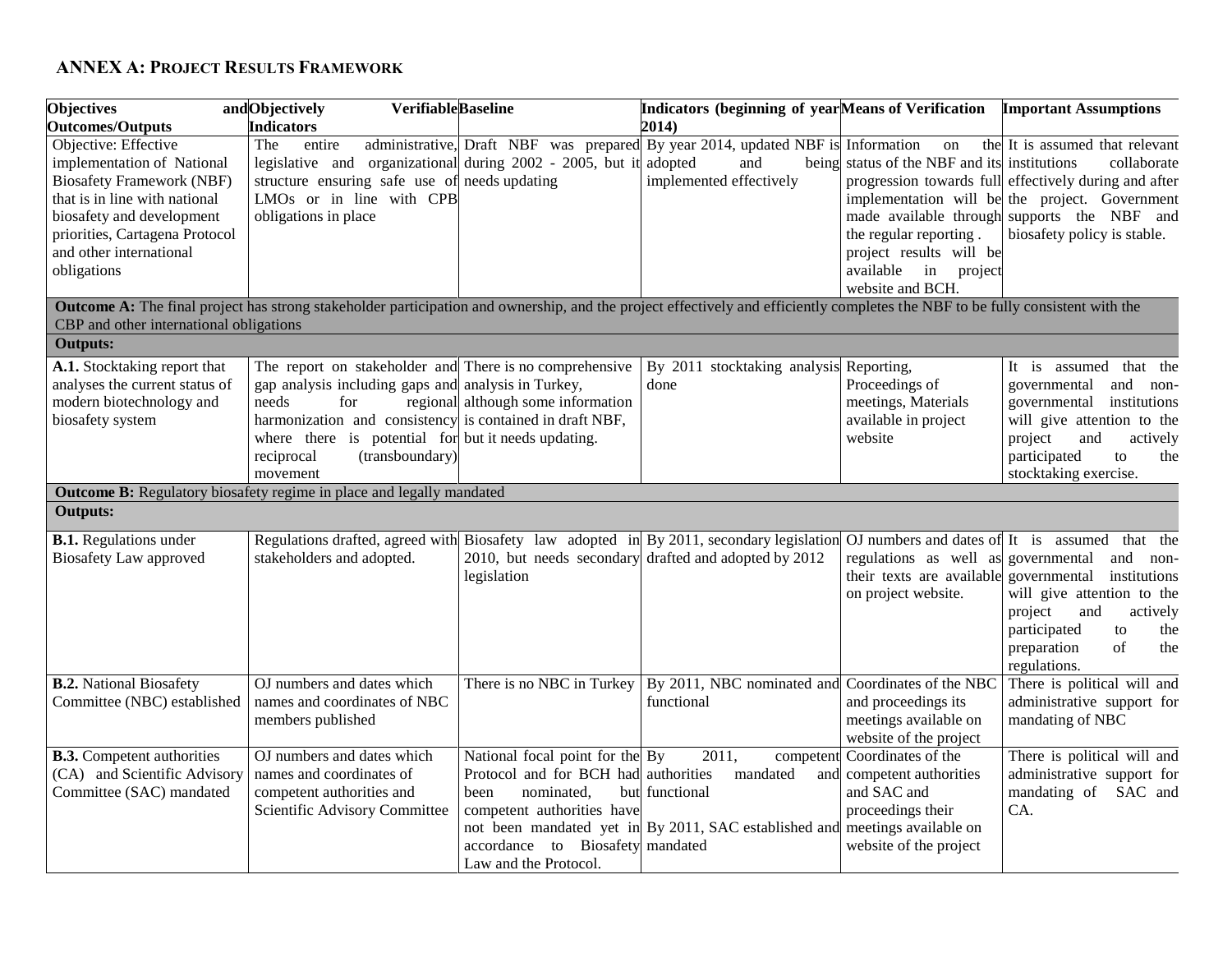|                                                                                                                |                                                                                                                                                                                                                                                                                                                                                                                            | No SAC established                                                       |                                                                                                                                                                                                                                                           |                                                                                    |                                                                                                                      |
|----------------------------------------------------------------------------------------------------------------|--------------------------------------------------------------------------------------------------------------------------------------------------------------------------------------------------------------------------------------------------------------------------------------------------------------------------------------------------------------------------------------------|--------------------------------------------------------------------------|-----------------------------------------------------------------------------------------------------------------------------------------------------------------------------------------------------------------------------------------------------------|------------------------------------------------------------------------------------|----------------------------------------------------------------------------------------------------------------------|
| <b>B.4.</b> Manual on application<br>procedure under the Law<br>prepared                                       | Manual on application<br>procedure under the Law<br>published                                                                                                                                                                                                                                                                                                                              | There is no manual on<br>application procedure under prepared<br>the Law | By the end of 2011, manual                                                                                                                                                                                                                                | Publication of the<br>manual<br>Hard copy of the<br>Manual is available on         | Sub-working Group of the<br>project has appropriate<br>conditions to work<br>effectively                             |
| LMOs and products thereof LMOs and products thereof.<br>and other aspects about use of                         | <b>B.5.</b> Training for lawyers Number of lawyers participated No lawyers have been<br>undertaken on legal aspects of to the training on legal aspects trained on issues related to<br>transboundary movements of of transboundary movements of LMOs                                                                                                                                      |                                                                          | By the end of 2011, at least<br>60 lawyers trained on legal<br>aspects of transboundary<br>movements of LMOs                                                                                                                                              | website of the project<br>Proceedings of the<br>training,<br>List of participants  | Lawyers interested on the<br>legal aspects of the<br>biosafety issues and<br>participated to the training<br>course. |
| <b>LMOs</b>                                                                                                    | Outcome C: Functional system for handling of requests, risk assessment, decision-making and risk management of LMOs established                                                                                                                                                                                                                                                            |                                                                          |                                                                                                                                                                                                                                                           |                                                                                    |                                                                                                                      |
| <b>Outputs:</b>                                                                                                |                                                                                                                                                                                                                                                                                                                                                                                            |                                                                          |                                                                                                                                                                                                                                                           |                                                                                    |                                                                                                                      |
| C.1.<br>handling of<br>assessment,<br>improved                                                                 | Human resources for Improved ability of members of Capacity for handling of<br>requests, risk NBC, CA and SAC to handle requests and risk<br>decision-making notifications, to perform risk assessment is low.<br>and risk management of LMOs assessment and decision-making                                                                                                               |                                                                          | By the 2012 the system for proceedings of training It is assumed that relevant<br>handling of<br>and<br>assessment<br>making introduced to the available in project the project.<br>members of NBC, CA and website<br><b>SAC</b>                          | requests, risk courses and workshops institutions                                  | collaborate<br>decision- and list of participants effectively during and after                                       |
|                                                                                                                | Improved human resources to Capacity for risk<br>train technical staff at province assessment and risk<br>level to manage risks associated management is low.<br>with LMOs                                                                                                                                                                                                                 |                                                                          | 2012<br>By the<br>performed by the help of course<br>international consultancy for participants available in have not changed<br>11 staff to be mandated to project website<br>perform local level trainings<br>on risk assessment and risk<br>management |                                                                                    | training proceedings of training It is assumed that positions<br>and list of of the trained personnel                |
|                                                                                                                | capacity<br>Improved<br>8(existing) regional research research institutes, but they<br>institutes to be act at provincial are not able to manage risks<br>level to manage risks identified<br>(by informing about protective<br>measures and/or demonstrating<br>some of them to operators<br>(farmers, manufacturers, exc.)<br>involved in various steps of<br>deliberate release of LMOs | of There are 8 regional                                                  | By the end of 2012, 8 regional proceedings of training It is assumed that positions<br>trainings performed                                                                                                                                                | and list of participants have not changed<br>available<br>in<br>project<br>website | courses and workshops of the trained personnel                                                                       |
| and risk management prepared                                                                                   | <b>C.2.</b> Guidelines, methodologies By the end of 2012, practical No guidelines available in By the end of 2012 guidelines Guidelines and manuals There<br>and manuals on risk assessment guidelines and manuals for risk local language<br>assessment<br>risk<br>and<br>management,                                                                                                     |                                                                          | manuals<br>and<br>on<br>and<br>assessment<br>management are published                                                                                                                                                                                     | risk available in project<br>risk website                                          | institutional<br>is<br>collaboration<br>and<br>participation<br>the<br>to<br>working group meetings                  |
| accessible by risk assessors, data collection, input<br>decision-makers<br>and<br>managers,<br>prepared<br>and | <b>C.3.</b> Internet portal, which is Functional internet portal for No portal for data<br>and<br>risk analysis with regard to LMOs                                                                                                                                                                                                                                                        | collection, input and<br>analysis with regard to<br>LMOs                 | By 2012 internet portal is Access to the portal<br>functional for data collection,<br>input and analysis with regard<br>to LMOs                                                                                                                           |                                                                                    | There<br>is<br>institutional<br>collaboration<br>and<br>participation<br>to operate<br>clearing-house mechanism      |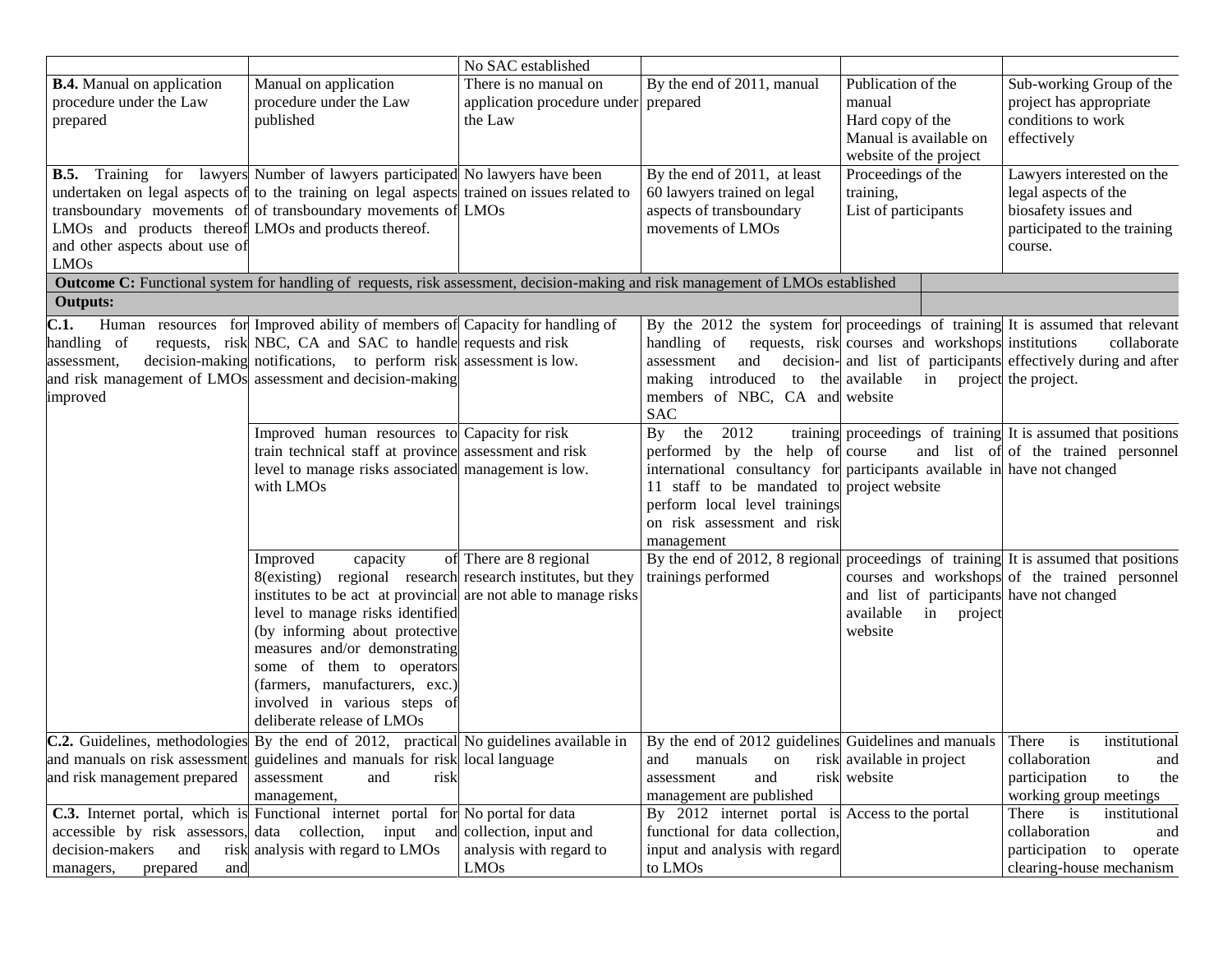| functional for data collection,                       |                                                                                                                |                                                        |                                                                         |                                                              |                                                        |
|-------------------------------------------------------|----------------------------------------------------------------------------------------------------------------|--------------------------------------------------------|-------------------------------------------------------------------------|--------------------------------------------------------------|--------------------------------------------------------|
| input and analysis for risk                           |                                                                                                                |                                                        |                                                                         |                                                              |                                                        |
| management<br>and<br>risk                             |                                                                                                                |                                                        |                                                                         |                                                              |                                                        |
| communication purposes                                |                                                                                                                |                                                        |                                                                         |                                                              |                                                        |
| C.4.<br>Criteria<br>to                                | consider Criteria and<br>priority                                                                              |                                                        | socio- No common understanding By 2012 booklet on criteria Publications | available There                                              | institutional<br>is                                    |
| possible                                              | socio-economical economical issues to be taken on                                                              |                                                        | socio-economical and priority socio-economical in project website       |                                                              | collaboration<br>and                                   |
| determined<br>impacts                                 | and into consideration for decision evaluation with regard to issues to be taken                               |                                                        | into                                                                    |                                                              | participation<br>the<br>to                             |
| prioritized to be taken into making                   |                                                                                                                | <b>LMOs</b>                                            | consideration for<br>decision                                           |                                                              | consultation meeting                                   |
| consideration in the process of                       |                                                                                                                |                                                        | making published                                                        |                                                              |                                                        |
| decision making                                       |                                                                                                                |                                                        |                                                                         |                                                              |                                                        |
|                                                       | <b>Outcome D:</b> Monitoring and inspection system for LMOs established                                        |                                                        |                                                                         |                                                              |                                                        |
| <b>Outputs:</b>                                       |                                                                                                                |                                                        |                                                                         |                                                              |                                                        |
|                                                       | <b>D.1.</b> Laboratories and research Strengthened capacity of $5$ There are 2                                 |                                                        | functional By 2012, equipments are                                      |                                                              | List of laboratories and It is assumed that the time   |
| institutes<br>mandated                                | and laboratories and 3 research laboratories to detect LMOs purchased (Real Time PCR                           |                                                        |                                                                         |                                                              | institutes, mandated for frame is sufficient to set up |
|                                                       | strengthened for monitoring and institutes to detect and identify for the purpose of market and Normal Reverse |                                                        |                                                                         |                                                              | controls, monitoring and institutional arrangements,   |
| inspection                                            | <b>LMOs</b><br>by<br>purchase                                                                                  | of control and inspection; Transcriptase PCR           |                                                                         |                                                              | inspections, as well as administrative procedures      |
|                                                       | equipments, training of relevant however this capacity is not equipments) and methods are                      |                                                        |                                                                         | equipments shortened<br>list<br>of                           | to purchase                                            |
|                                                       | staff<br>and standardization of<br>detection methods                                                           |                                                        | enough to prevent illegal standardized to detect LMOs                   |                                                              | purchased and standard equipments and services         |
|                                                       |                                                                                                                | environmental release and                              |                                                                         | methods available in and                                     | technical<br>staff<br>sufficiently involved in the     |
|                                                       |                                                                                                                | transboundary movement of<br>LMO <sub>s</sub> .        |                                                                         | project website<br>Proceedings and list of training courses. |                                                        |
|                                                       |                                                                                                                |                                                        |                                                                         | participants of training                                     |                                                        |
|                                                       |                                                                                                                |                                                        |                                                                         | courses are available in                                     |                                                        |
|                                                       |                                                                                                                |                                                        |                                                                         | project website                                              |                                                        |
| D.2. Ankara Control                                   | certificate<br>Accreditation                                                                                   | of No accredited laboratory to By 2012, Ankara Control |                                                                         |                                                              | Accreditation certificate It is assumed that the time  |
| Laboratory accredited for                             | Ankara Control laboratory                                                                                      | verify detection test results                          | Laboratory accredited                                                   | of Ankara Control                                            | frame is sufficient to set up                          |
| detections of LMOs and                                |                                                                                                                |                                                        |                                                                         | laboratory                                                   | institutional arrangements,                            |
| detection methods                                     |                                                                                                                |                                                        |                                                                         |                                                              | administrative procedures                              |
| standardized to be used in                            |                                                                                                                |                                                        |                                                                         |                                                              | shortened to purchase                                  |
| mandated laboratories                                 |                                                                                                                |                                                        |                                                                         |                                                              | equipments and services                                |
| <b>D.3.</b> Human resources for Number of inspectors, |                                                                                                                | There are 64 staff trained                             | By 2014,<br>four trainings                                              | Proceedings and list of                                      | It is assumed that relevant                            |
|                                                       | monitoring, inspections, border controllers and technical staff of                                             | during the project on                                  | inspection<br>performed<br>on                                           | participants of training                                     | institutions collaborate                               |
|                                                       | controls, emergency response research institutes who are able                                                  | preparation of NBFs, but                               | methods,<br>and<br>emergency                                            | courses available in                                         | effectively during and after                           |
| and compliance to Biosafety to execute monitoring and |                                                                                                                | this human resource is not                             | measures to staff of MARA,                                              | project website                                              | the project.                                           |
| and<br>Law<br>the                                     | Protocol inspection system for biosafety                                                                       | sufficient for effective                               | operators and local managers;                                           |                                                              |                                                        |
| improved                                              |                                                                                                                | monitoring and inspection.                             | and, four trainings performed                                           |                                                              |                                                        |
|                                                       |                                                                                                                |                                                        | on border controls to prevent                                           |                                                              |                                                        |
|                                                       |                                                                                                                |                                                        | illegal movements of LMOs to                                            |                                                              |                                                        |
|                                                       |                                                                                                                |                                                        | the staff of Undersecretary of                                          |                                                              |                                                        |
|                                                       |                                                                                                                |                                                        | <b>Customs and MARA</b>                                                 |                                                              |                                                        |
|                                                       |                                                                                                                |                                                        |                                                                         |                                                              |                                                        |
|                                                       | Number of Judiciary officials                                                                                  | Judiciary officials not                                | By 2014, briefing given to                                              |                                                              |                                                        |
|                                                       | who are able to inspect<br>compliance to Biosafety Law                                                         | familiar with Cartagena<br>Protocol on Biosafety,      | officials<br>Judiciary<br>on<br>Cartagena                               |                                                              |                                                        |
|                                                       | and the Protocol                                                                                               | Biosafety Law and                                      | Protocol<br>on<br>Biosafety, Biosafety Law and                          |                                                              |                                                        |
|                                                       |                                                                                                                |                                                        |                                                                         |                                                              |                                                        |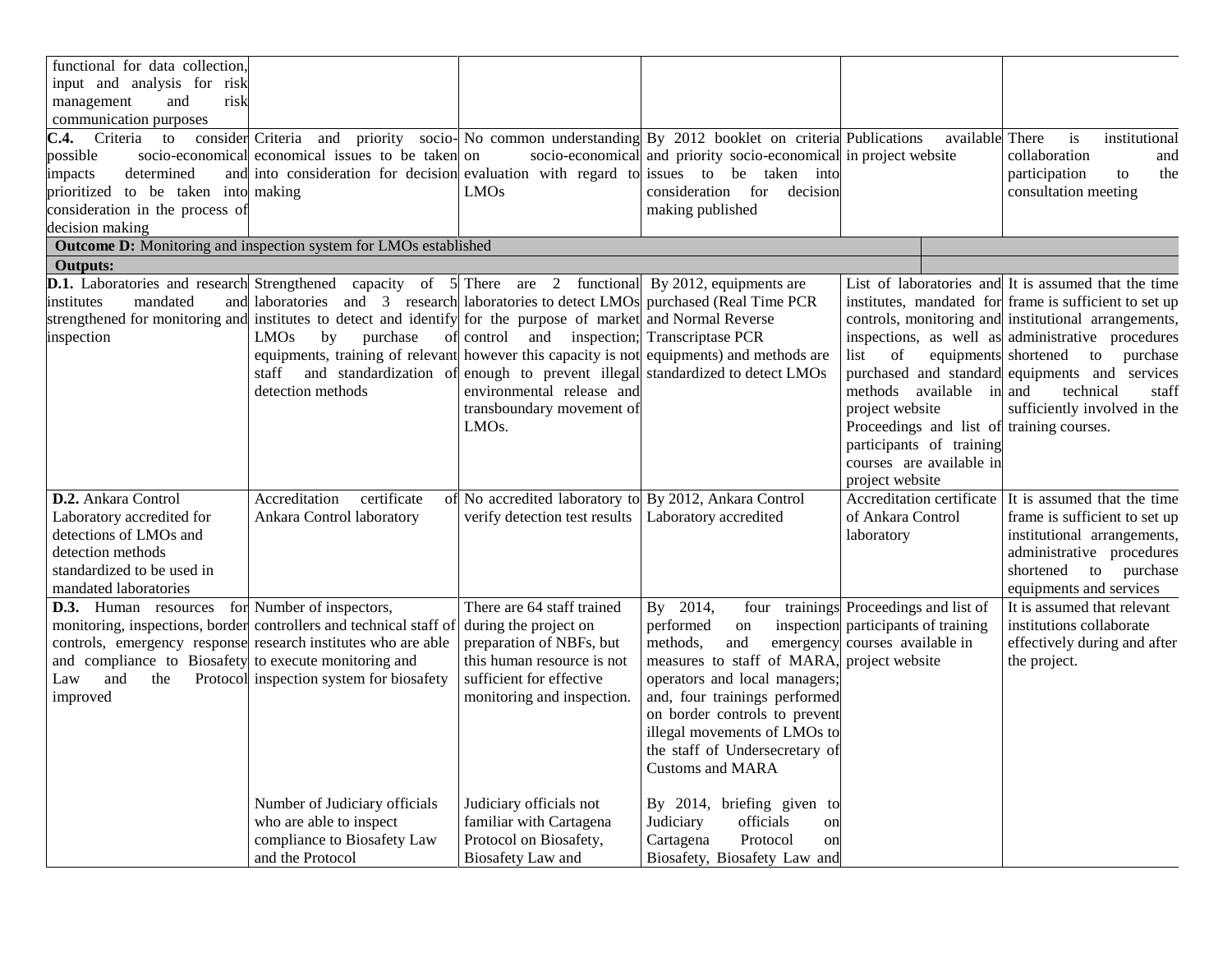|                                      |                                                                                                      |                                              | biosafety related definitions biosafety related definitions,     |                                 |                                                    |
|--------------------------------------|------------------------------------------------------------------------------------------------------|----------------------------------------------|------------------------------------------------------------------|---------------------------------|----------------------------------------------------|
|                                      |                                                                                                      |                                              | to facilitate dispute settlement,                                |                                 |                                                    |
|                                      |                                                                                                      |                                              | handling of court cases and                                      |                                 |                                                    |
|                                      |                                                                                                      |                                              | enforcement of Biosafety Law                                     |                                 |                                                    |
| D.4. Guidelines,                     | Guidelines, methodologies,                                                                           | No guidelines,                               | By 2013, guidelines, and                                         | Publications available in       | It is assumed that                                 |
| methodologies and manuals on         | manuals on monitoring,                                                                               | methodologies, manuals on                    | manuals on monitoring,                                           | project website                 | appropriate consultancy                            |
| monitoring, inspections and          | inspections, compliance and                                                                          | monitoring, inspections,                     | inspections, compliance and                                      |                                 | acquired to prepare the                            |
| emergency response prepared          | emergency response                                                                                   | compliance and emergency                     | emergency response published                                     |                                 | guidelines, methodologies,                         |
|                                      |                                                                                                      | response                                     |                                                                  |                                 | manuals                                            |
| <b>D.5.</b> Registration system with | Registration system (coding                                                                          | No system to trace-back                      | By 2012 registration system                                      | registration system             | Technical staffs that will                         |
| unique identifiers to trace back     | system, which will be                                                                                | <b>LMOs</b>                                  | established to trace-back                                        | available on web site           | use the registration system                        |
| LMO <sub>s</sub> established         | harmonized by the system of                                                                          |                                              | <b>LMOs</b>                                                      |                                 | are sufficiently involved in                       |
|                                      | OECD and EU to determine                                                                             |                                              |                                                                  |                                 | the training course.                               |
|                                      | unique identifier of LMOs, their                                                                     |                                              |                                                                  |                                 |                                                    |
|                                      | producers and purpose of                                                                             |                                              |                                                                  |                                 |                                                    |
|                                      | market release to be able to                                                                         |                                              |                                                                  |                                 |                                                    |
|                                      | trace them in the market)                                                                            |                                              |                                                                  |                                 |                                                    |
|                                      | <b>Outcome E:</b> Functional system for public awareness and participation established for biosafety |                                              |                                                                  |                                 |                                                    |
| <b>Outputs:</b>                      |                                                                                                      |                                              |                                                                  |                                 |                                                    |
| E.1 Public awareness action          | Updated action plan on public Public awareness                                                       |                                              | action By 2012, public awareness                                 | Updated action plan on Managers | and technical                                      |
| plan of NBF updated                  | awareness and participation                                                                          | plan was prepared during action plan updated |                                                                  |                                 | public awareness and staff have willingness to     |
|                                      |                                                                                                      | the project on preparation                   |                                                                  |                                 | participation and list of update and implement the |
|                                      |                                                                                                      |                                              | of NBFs, but needs to be By 2012 training performed participants | to                              | the action plan                                    |
|                                      |                                                                                                      | and<br>updated                               | effective to managers and technical                              | training available<br>in        |                                                    |
|                                      |                                                                                                      | implementation.                              | staff to implement action plan                                   | project website                 |                                                    |
| <b>E.2</b> Raise the public          | Publications and deliberations                                                                       | The current situation is not                 | At least two info days                                           | Publications,                   | It is assumed that interest                        |
| awareness through workshops,         | for public awareness                                                                                 | available for sustainability                 | performed in each year of the                                    | proceedings of info days        | of the public to the                               |
| publications and trainings           |                                                                                                      | and effectiveness of public                  | project                                                          | and activities performed        | biosafety issues will be                           |
|                                      | Percentage of people having                                                                          | awareness and education on                   |                                                                  | in the scope of the             | maintained and even                                |
|                                      | opinion about Biosafety, and                                                                         | biosafety.                                   | Public awareness campaign                                        | campaign and                    | increased during and after                         |
|                                      | number of opinions expressed                                                                         |                                              | performed during the project                                     | questionnaire available         | the project execution. No                          |
|                                      | by public about LMO                                                                                  |                                              |                                                                  | in project website              | stakeholder group will be                          |
|                                      | applications                                                                                         |                                              | By 2014 publications and                                         |                                 | opposing project activities.                       |
|                                      |                                                                                                      |                                              | materials published and                                          |                                 |                                                    |
|                                      |                                                                                                      |                                              | available in national BCH                                        |                                 |                                                    |
| E.3. National BCH                    | Number of visits on national                                                                         | National BCH is not                          | By 2012 national BCH                                             | <b>National BCH</b>             | It is assumed that                                 |
| strengthened                         | <b>BCH</b>                                                                                           | effective                                    | operational                                                      |                                 | appropriate consultancy                            |
|                                      |                                                                                                      |                                              |                                                                  |                                 | acquired to strength                               |
|                                      |                                                                                                      |                                              |                                                                  |                                 | national BCH                                       |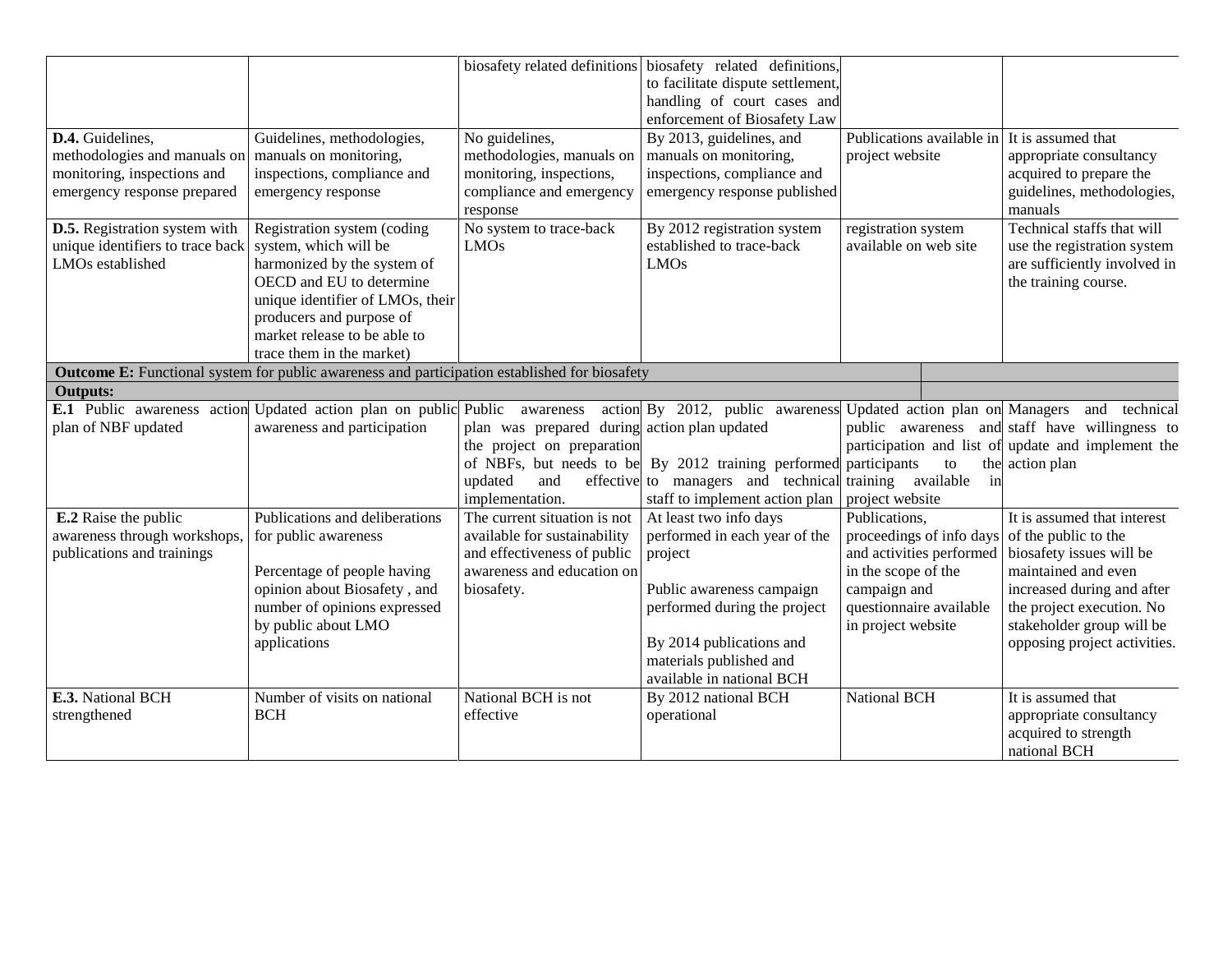**ANNEX B: RESPONSES TO PROJECT REVIEWS** (from GEF Secretariat and GEF Agencies, and Responses to Comments from Council at work program inclusion and the Convention Secretariat and STAP at PIF)

| <b>Questions</b>                                                                       | <b>Secretariat Comment at PIF/Work</b>                                                                                                                                                                                            | <b>Response</b>                                                                                                                                                                                      |
|----------------------------------------------------------------------------------------|-----------------------------------------------------------------------------------------------------------------------------------------------------------------------------------------------------------------------------------|------------------------------------------------------------------------------------------------------------------------------------------------------------------------------------------------------|
|                                                                                        | <b>Program Inclusion</b>                                                                                                                                                                                                          |                                                                                                                                                                                                      |
| $6.$ Is the proposed GEF $[09-04-09]$<br>fee) within the resources<br>available<br>for | Grant (including the Agency Turkey has an allocation of \$6.55M and a<br>balance of \$597,150 as of today. This is more<br>(ifthan the \$545K needed for this project.                                                            | <b>Justification:</b> Turkey was working to a communication<br>that told them they had an unused allocation of 600K USD<br>this was perhaps an approximation. The GEF                                |
| appropriate):<br>The RAF allocation?                                                   | Cleared                                                                                                                                                                                                                           | contribution to Project Management costs has been reduced<br>by the required amount and new totals, etc calculated.                                                                                  |
|                                                                                        | $10-02-09$<br>When adding the Agency Fee for this project<br>$$54,500$ Turkey would use \$599,500, which is<br>\$2,350 above the BD Allocation (\$597,150).<br>Please reduce the PIF in the amount of<br>$$54,500$ and re-submit. | <b>Response made in PIF:</b> GEF contribution to Project<br>Management costs has been reduced by the required<br>amount and new totals, etc calculated. Milestones adjusted<br>to account for delay. |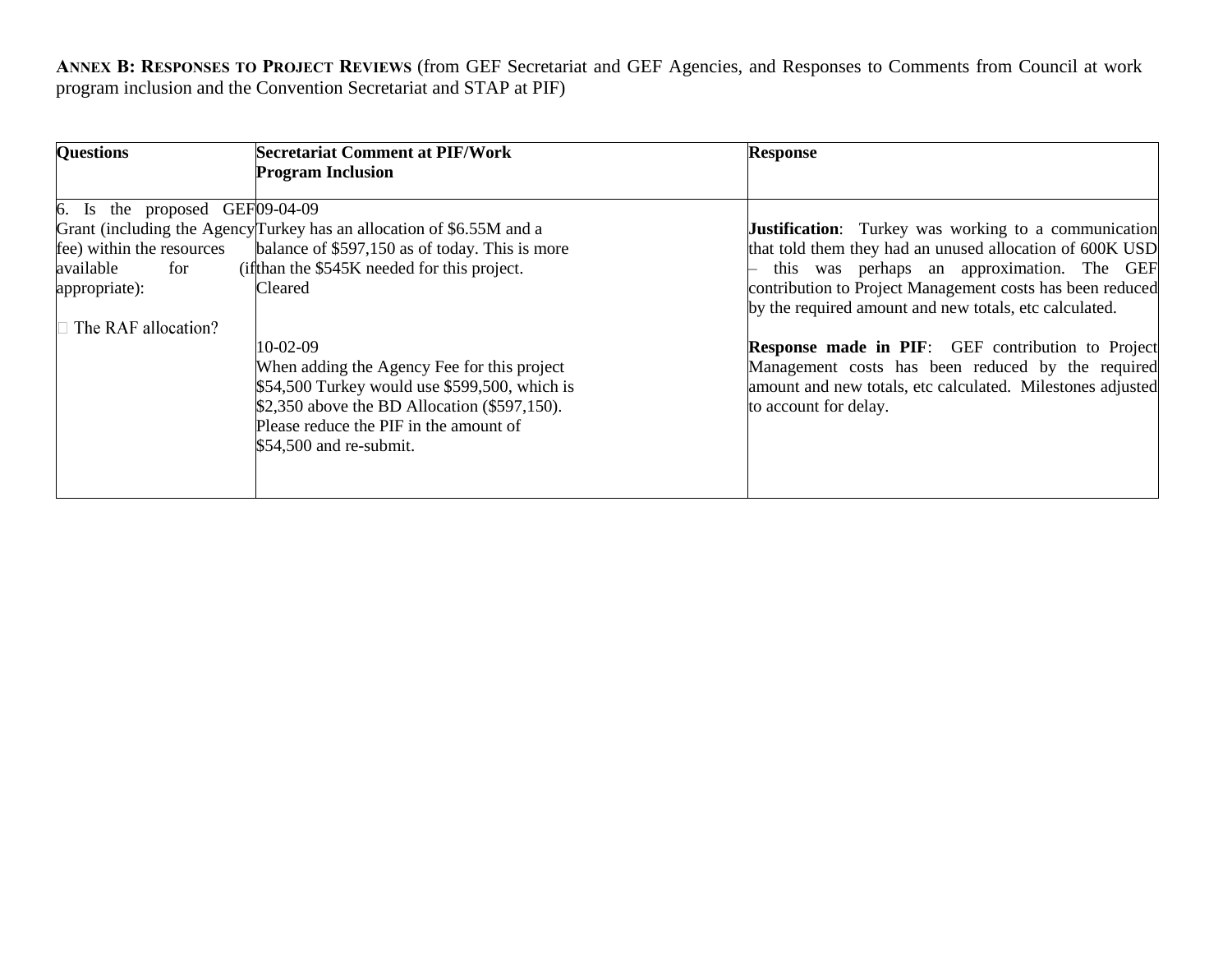# **ANNEX C: CONSULTANTS TO BE HIRED FOR THE PROJECT USING GEF RESOURCES**

| <b>Position Titles</b>                    | $\frac{1}{2}$<br>person week* | <b>Estimated person</b><br>weeks** | Tasks to be performed                                                                                                                                                                                                                                                                                                                                                                                                                                                                                          |
|-------------------------------------------|-------------------------------|------------------------------------|----------------------------------------------------------------------------------------------------------------------------------------------------------------------------------------------------------------------------------------------------------------------------------------------------------------------------------------------------------------------------------------------------------------------------------------------------------------------------------------------------------------|
| <b>For Project</b>                        |                               |                                    |                                                                                                                                                                                                                                                                                                                                                                                                                                                                                                                |
| <b>Management</b>                         |                               |                                    |                                                                                                                                                                                                                                                                                                                                                                                                                                                                                                                |
| Local                                     |                               |                                    |                                                                                                                                                                                                                                                                                                                                                                                                                                                                                                                |
| Project assistant                         | 300                           | 1 person 30 week                   | Assistance to Project coordinator and NEA<br>to organize, perform and coordinate the<br>project activities                                                                                                                                                                                                                                                                                                                                                                                                     |
| International                             |                               |                                    |                                                                                                                                                                                                                                                                                                                                                                                                                                                                                                                |
|                                           |                               |                                    |                                                                                                                                                                                                                                                                                                                                                                                                                                                                                                                |
|                                           |                               |                                    |                                                                                                                                                                                                                                                                                                                                                                                                                                                                                                                |
|                                           |                               |                                    |                                                                                                                                                                                                                                                                                                                                                                                                                                                                                                                |
| Justification for Travel, if any:         |                               |                                    |                                                                                                                                                                                                                                                                                                                                                                                                                                                                                                                |
| <b>For Technical</b><br><b>Assistance</b> |                               |                                    |                                                                                                                                                                                                                                                                                                                                                                                                                                                                                                                |
| Local                                     |                               |                                    |                                                                                                                                                                                                                                                                                                                                                                                                                                                                                                                |
| academician                               | 500                           | 1 person 5 week                    | Review of current situation (i.e. existing<br>institutions and stakeholders with regard to<br>implementation of NBF in Turkey, gaps<br>and needs for regional harmonization and<br>consistency where there is potential for<br>reciprocal (transbounday) movement, ext)                                                                                                                                                                                                                                        |
| academician                               | 500                           | 8person 4 week                     | Preparation of guidelines, methodologies<br>and manuals for risk assessment, risk<br>management and socio-economic<br>evaluation<br>Standardization of detection methods used<br>in mandated laboratories<br>Preparation of operational manual with<br>checklists for LMO inspectors<br>Preparation of guidelines and rules for<br>emergency and accidental releases<br>Preparation of guidelines for customs<br>control purposes<br>Preparation of guidelines for monitoring<br>environmental effects of LMOs |
| International                             |                               |                                    |                                                                                                                                                                                                                                                                                                                                                                                                                                                                                                                |
|                                           | 5,000                         | 4 person 1 week                    | Training of trainer technical staff on<br>handling of requests, risk assessment and<br>risk management                                                                                                                                                                                                                                                                                                                                                                                                         |
|                                           | 5,000                         | 2 person 1 week                    | Training<br>of inspectors<br>inspection<br>on<br>procedures for activities involving LMOs                                                                                                                                                                                                                                                                                                                                                                                                                      |
| Justification for Travel, if any:         | 4,000                         | 2 person 1 week                    | mid-term monitoring and evaluation of the<br>project                                                                                                                                                                                                                                                                                                                                                                                                                                                           |

\* Provide dollar rate per person week. \*\* Total person weeks needed to carry out the tasks.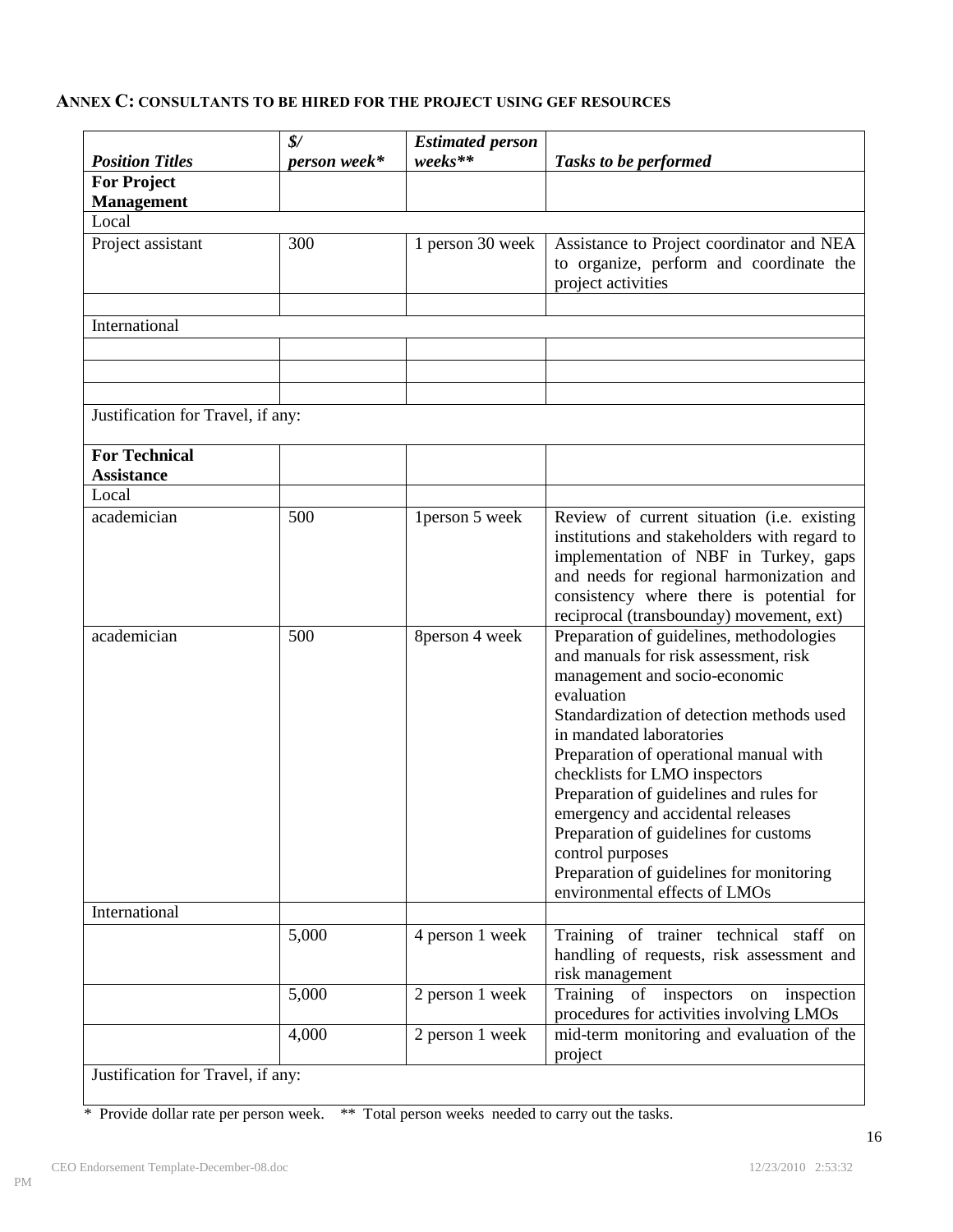## **ANNEX D: STATUS OF IMPLEMENTATION OF PROJECT PREPARATION ACTIVITIES AND THE USE OF FUNDS**

**A. EXPLAIN IF THE PPG OBJECTIVE HAS BEEN ACHIEVED THROUGH THE PPG ACTIVITIES UNDERTAKEN. N/A**

**B. DESCRIBE FINDINGS THAT MIGHT AFFECT THE PROJECT DESIGN OR ANY CONCERNS ON PROJECT IMPLEMENTATION, IF ANY: N/A**

**C. PROVIDE DETAILED FUNDING AMOUNT OF THE PPG ACTIVITIES AND THEIR IMPLEMENTATION STATUS IN THE TABLE BELOW:**

|                                                          | <b>Implementation</b><br><b>Status</b> | <b>GEF</b> Amount (\$)    |                                                |                                   |                                 |                                                    |
|----------------------------------------------------------|----------------------------------------|---------------------------|------------------------------------------------|-----------------------------------|---------------------------------|----------------------------------------------------|
| <b>Project</b> Preparation<br><b>Activities Approved</b> |                                        | Amount<br><b>Approved</b> | <b>Amount</b><br><b>Spent</b><br><b>Todate</b> | <b>Amount</b><br><b>Committed</b> | <b>Uncommitted</b><br>$Amount*$ | $Co-$<br>financing<br>$(\boldsymbol{\mathcal{S}})$ |
|                                                          | (Select)                               |                           |                                                |                                   |                                 |                                                    |
|                                                          | (Select)                               |                           |                                                |                                   |                                 |                                                    |
|                                                          | (Select)                               |                           |                                                |                                   |                                 |                                                    |
|                                                          | (Select)                               |                           |                                                |                                   |                                 |                                                    |
|                                                          | (Select)                               |                           |                                                |                                   |                                 |                                                    |
|                                                          | (Select)                               |                           |                                                |                                   |                                 |                                                    |
|                                                          | (Select)                               |                           |                                                |                                   |                                 |                                                    |
|                                                          | (Select)                               |                           |                                                |                                   |                                 |                                                    |
| <b>Total</b>                                             |                                        |                           |                                                |                                   |                                 |                                                    |

\* Any uncommitted amounts should be returned to the GEF Trust Fund. This is not a physical transfer of money, but achieved through reporting and netting out from disbursement request to Trustee. Please indicate expected date of refund transaction to Trustee.

## **ANNEX E: CALENDAR OF EXPECTED REFLOWS**

Provide a calendar of expected reflows to the GEF Trust Fund or to your Agency (and/or revolving fund that will be set up) **N/A**

**ANNEX B: RESPONSES TO PROJECT REVIEWS** (from GEF Secretariat and GEF Agencies, and Responses to Comments from Council at work program inclusion and the Convention Secretariat and STAP at PIF)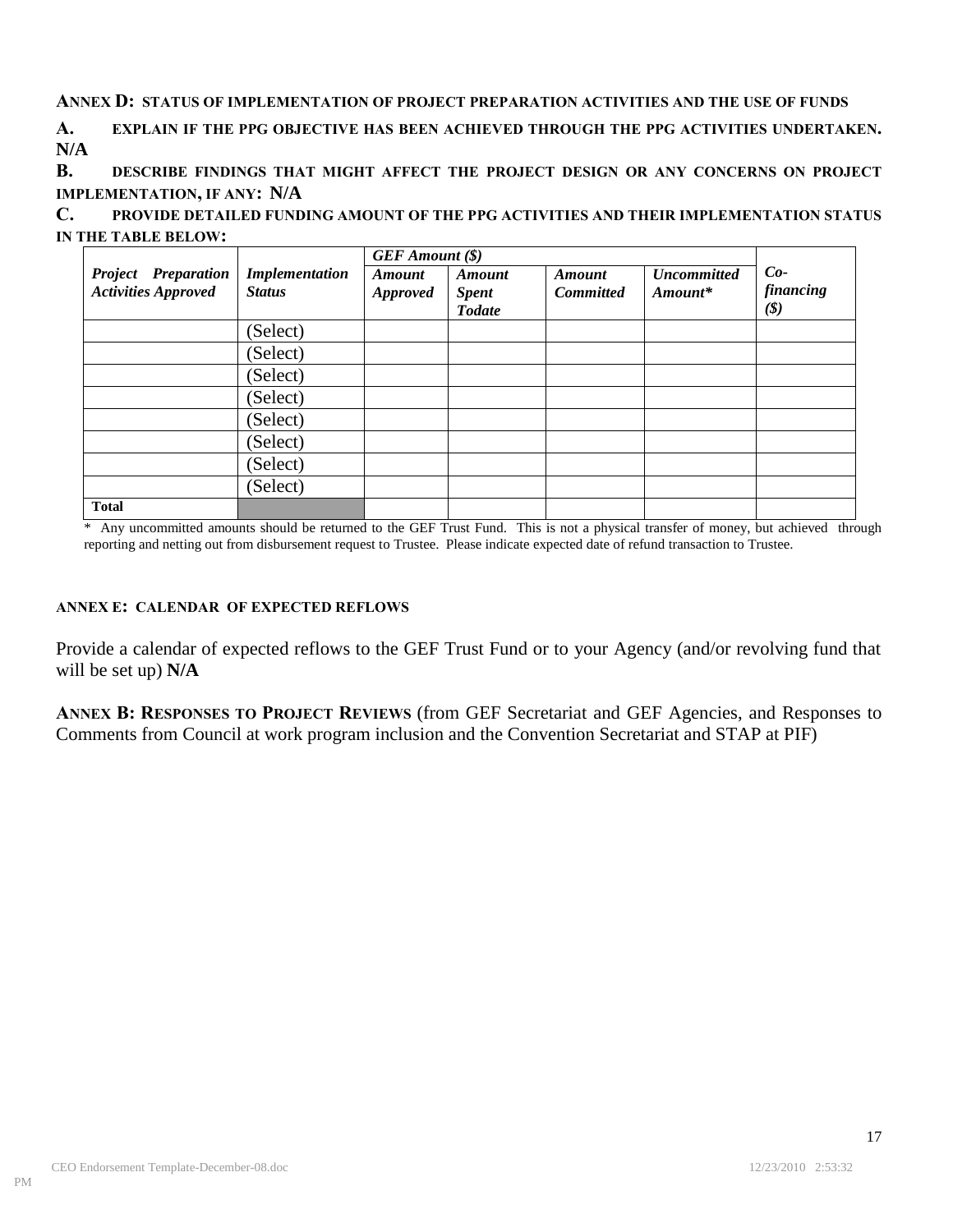### **ANNEX C: CONSULTANTS TO BE HIRED FOR THE PROJECT USING GEF RESOURCES**

|                                                      | $\frac{1}{2}$                                                                                                      | <b>Estimated person</b>  |                       |  |  |  |
|------------------------------------------------------|--------------------------------------------------------------------------------------------------------------------|--------------------------|-----------------------|--|--|--|
| <b>Position Titles</b>                               | person week*                                                                                                       | $\emph{weeks**}$         | Tasks to be performed |  |  |  |
| <b>For Project Management</b>                        |                                                                                                                    |                          |                       |  |  |  |
| Local                                                |                                                                                                                    |                          |                       |  |  |  |
|                                                      |                                                                                                                    |                          |                       |  |  |  |
|                                                      |                                                                                                                    |                          |                       |  |  |  |
| International                                        |                                                                                                                    |                          |                       |  |  |  |
|                                                      |                                                                                                                    |                          |                       |  |  |  |
|                                                      |                                                                                                                    |                          |                       |  |  |  |
|                                                      |                                                                                                                    |                          |                       |  |  |  |
| Justification for Travel, if any:                    |                                                                                                                    |                          |                       |  |  |  |
| <b>For Technical Assistance</b>                      |                                                                                                                    |                          |                       |  |  |  |
| Local                                                |                                                                                                                    |                          |                       |  |  |  |
|                                                      |                                                                                                                    |                          |                       |  |  |  |
|                                                      |                                                                                                                    |                          |                       |  |  |  |
| International                                        |                                                                                                                    |                          |                       |  |  |  |
|                                                      |                                                                                                                    |                          |                       |  |  |  |
|                                                      |                                                                                                                    |                          |                       |  |  |  |
|                                                      |                                                                                                                    |                          |                       |  |  |  |
|                                                      |                                                                                                                    |                          |                       |  |  |  |
| Justification for Travel, if any:<br>$46.75 - 14.11$ | $\mathbf{A}$ and $\mathbf{A}$ and $\mathbf{A}$ and $\mathbf{A}$ and $\mathbf{A}$ and $\mathbf{A}$ and $\mathbf{A}$ | $-1$ $-1$ $-1$ $-1$ $-1$ |                       |  |  |  |

\* Provide dollar rate per person week. \*\* Total person weeks needed to carry out the tasks.

#### **ANNEX D: STATUS OF IMPLEMENTATION OF PROJECT PREPARATION ACTIVITIES AND THE USE OF FUNDS**

**A. EXPLAIN IF THE PPG OBJECTIVE HAS BEEN ACHIEVED THROUGH THE PPG ACTIVITIES UNDERTAKEN.** 

- **B. DESCRIBE FINDINGS THAT MIGHT AFFECT THE PROJECT DESIGN OR ANY CONCERNS ON PROJECT IMPLEMENTATION, IF ANY:**
- **C. PROVIDE DETAILED FUNDING AMOUNT OF THE PPG ACTIVITIES AND THEIR IMPLEMENTATION STATUS IN THE TABLE BELOW:**

|                                                                    |                                        | <b>GEF</b> Amount (\$)    |                                                |                                   |                                 |                                           |
|--------------------------------------------------------------------|----------------------------------------|---------------------------|------------------------------------------------|-----------------------------------|---------------------------------|-------------------------------------------|
| <b>Project</b><br><b>Preparation</b><br><b>Activities Approved</b> | <b>Implementation</b><br><b>Status</b> | Amount<br><b>Approved</b> | <b>Amount</b><br><b>Spent</b><br><b>Todate</b> | <b>Amount</b><br><b>Committed</b> | <b>Uncommitted</b><br>$Amount*$ | $Co-$<br>financing<br>$(\boldsymbol{\$})$ |
|                                                                    | (Select)                               |                           |                                                |                                   |                                 |                                           |
|                                                                    | (Select)                               |                           |                                                |                                   |                                 |                                           |
|                                                                    | (Select)                               |                           |                                                |                                   |                                 |                                           |
|                                                                    | (Select)                               |                           |                                                |                                   |                                 |                                           |
|                                                                    | (Select)                               |                           |                                                |                                   |                                 |                                           |
|                                                                    | (Select)                               |                           |                                                |                                   |                                 |                                           |
|                                                                    | (Select)                               |                           |                                                |                                   |                                 |                                           |
|                                                                    | (Select)                               |                           |                                                |                                   |                                 |                                           |
| <b>Total</b>                                                       |                                        |                           |                                                |                                   |                                 |                                           |

\* Any uncommitted amounts should be returned to the GEF Trust Fund. This is not a physical transfer of money, but achieved through reporting and netting out from disbursement request to Trustee. Please indicate expected date of refund transaction to Trustee.